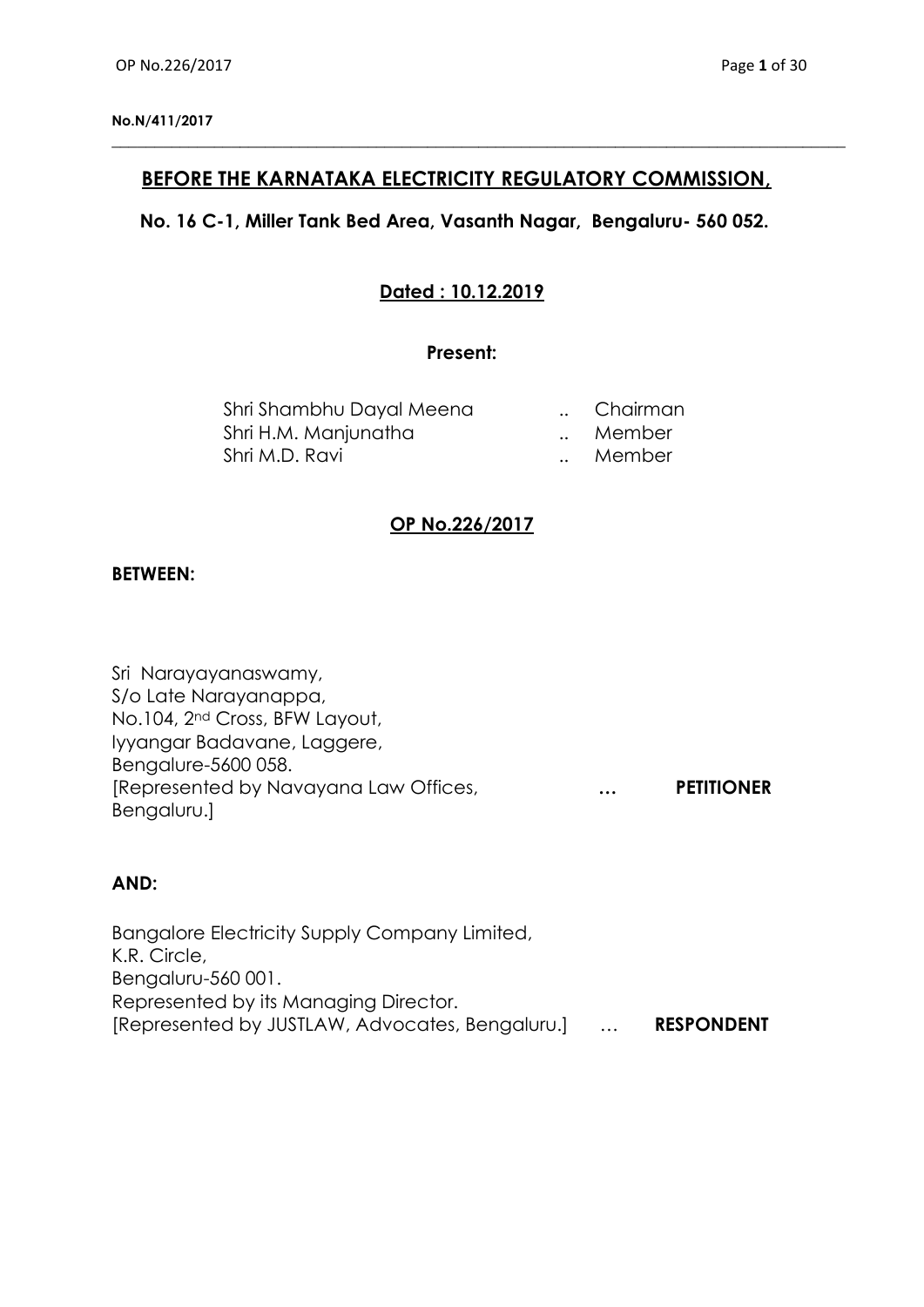# **O R D E R S**

**\_\_\_\_\_\_\_\_\_\_\_\_\_\_\_\_\_\_\_\_\_\_\_\_\_\_\_\_\_\_\_\_\_\_\_\_\_\_\_\_\_\_\_\_\_\_\_\_\_\_\_\_\_\_\_\_\_\_\_\_\_\_\_\_\_\_\_\_\_\_\_\_\_\_\_**

- 1) This Petition is filed under Section 86(1)(f) of the Electricity Act, 2003, praying to:
	- a) Declare that the petitioner has commissioned the Solar Roof Top Photo-Voltaic system in accordance with all applicable laws and orders having the force of law;
	- b) Set aside the respondent's noticed dated 16.10.2017 [Annexure P-1].
	- c) Direct the respondent to make payment @ Rs.9.56/unit as agreed under the Power Purchase Agreement (hereinafter called as PPA) dated 17.03.2016 [Annexure P-2] for the entire term of the PPA from the date of commissioning of the SRTPV system.
	- d) Pass such other incidental orders as may be appropriate under the facts and circumstances of the present case.
- 2) The material facts in brief are that:
	- a) The petitioner is a farmer having agricultural land in Kavanadala Grama, Chikkathimmanahalli, Dodderi Hobli, Madhugiri taluk, Tumkur district.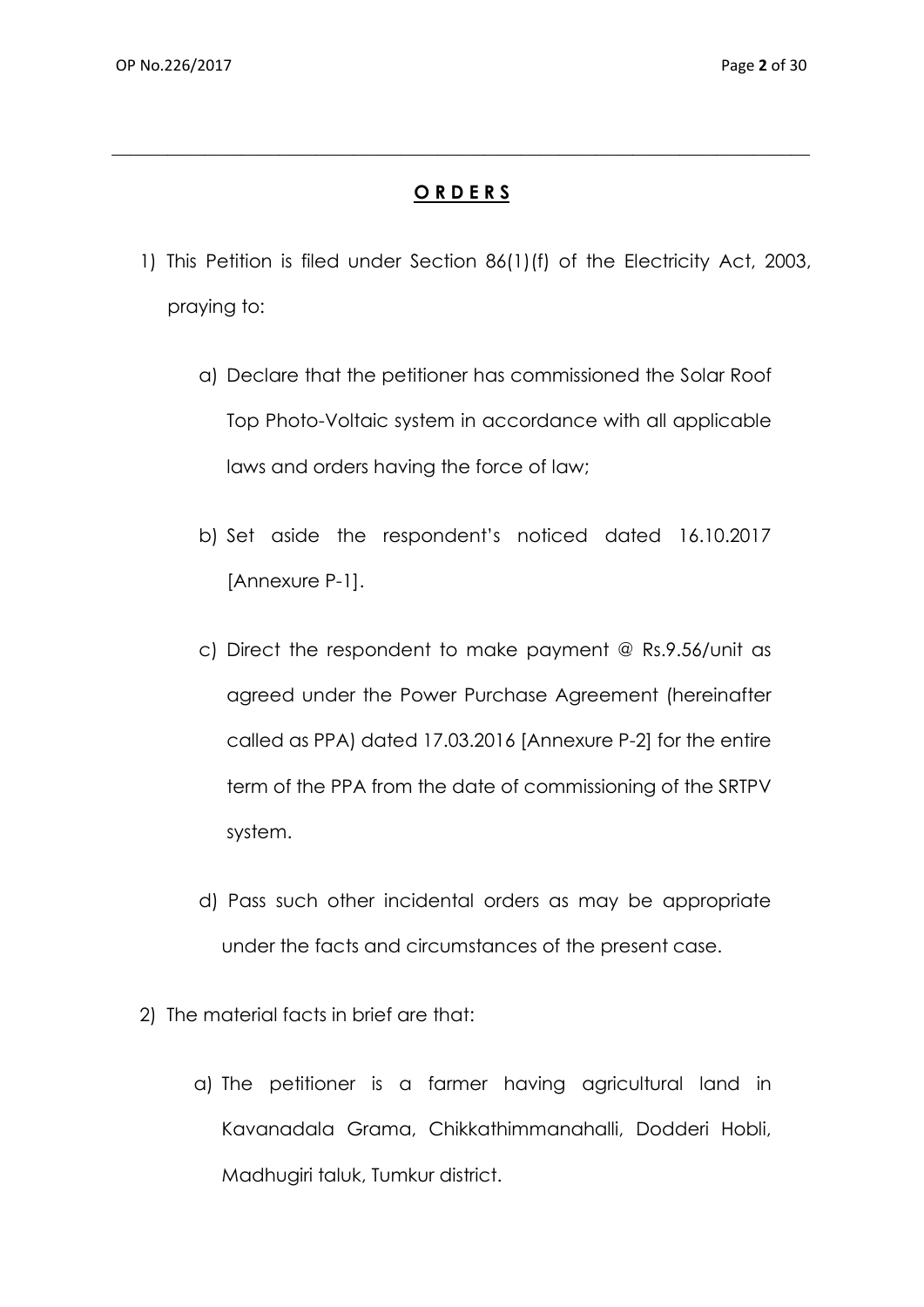b) The petitioner proposed to install and operate the Solar Roof Top Photo Voltaic system [hereinafter called as SRTPV system] for sale of solar power to the Respondent at the land situated in Survey No.121/1, 121/2, 121/3, 121/4, 121/5, 121/6 of Kavanadala Grama, Chikkathimmanahalli Madhugiri taluk, Tumkur district.

- c) The petitioner and respondent entered into a PPA on 17.03.2016, which was approved by the Commission vide letter dated 10.05.2016 (Annexure P-5).
- d) That for the entire term of the PPA, the respondent has agreed to pay Rs.9.56/unit. As per the approval letter of the Commission, the project has to be commissioned within 17.03.2017.
- e) The petitioner by spending around seven and half crore has developed the SRTPV system in the above mentioned land and during the month of September 2016, the vigilance team of the respondent visited the site of the project and directed to go ahead and complete the project within the agreed time. After completion of the work, the petitioner by his letter dated 22.12.2016 communicated to respondent that the petitioner's project was ready for commissioning.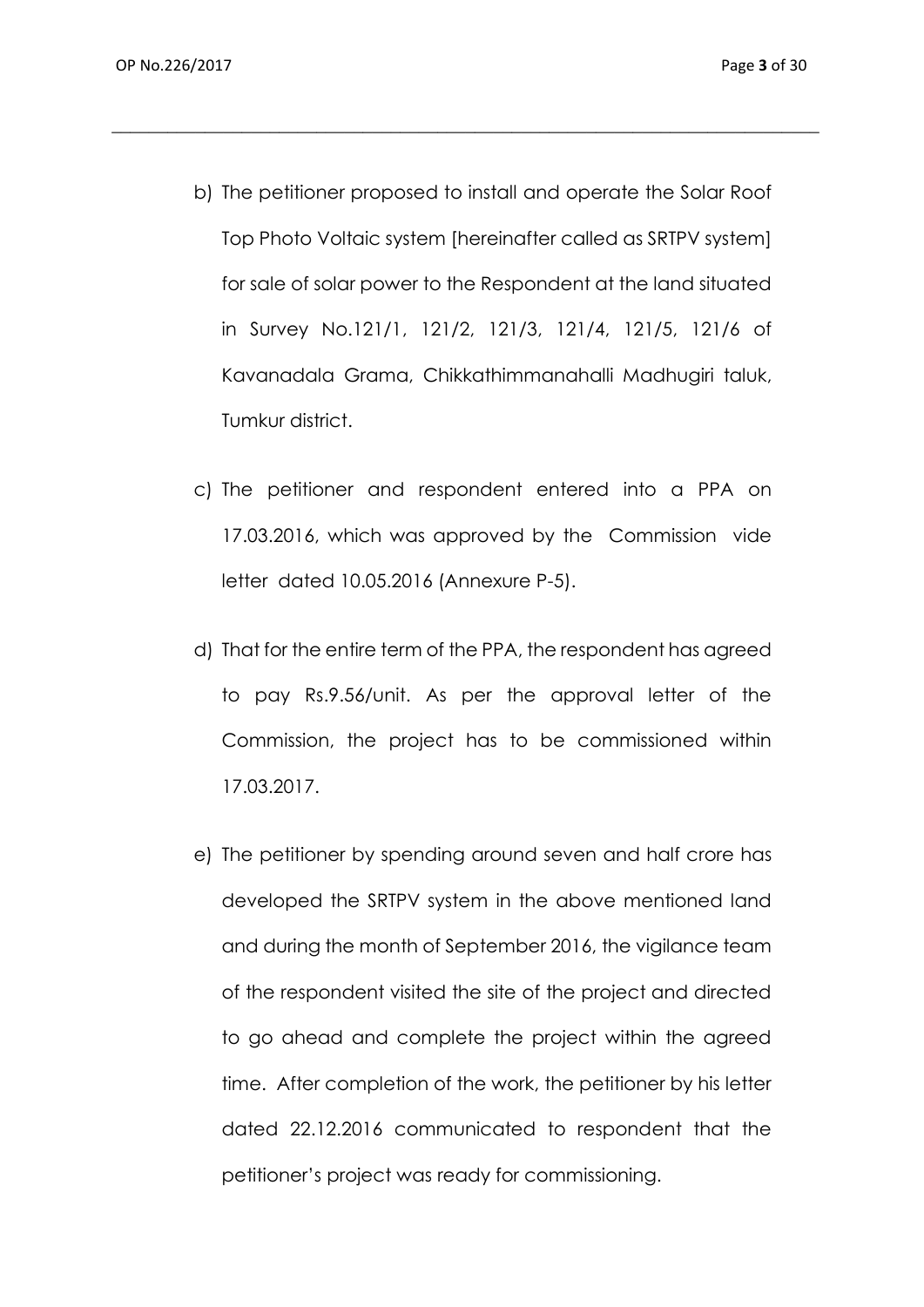f) The Chief Electrical Inspector to the Government of Karnataka (hereinafter called as the CEIG), inspected the project of the petitioner and granted its approval on 17.01.2017 [Annexure P-6].

- g) The respondent by its letter on 16.02.2017 [Annexure P-7] acknowledged that the petitioner has completed the installation work in all respects adhering to all the prevailing norms and directed the Executive Engineer, MT Division, to arrange for conducting pre-commissioning test.
- h) The plant was commissioned on 23.02.2017 [Annexure P-8].
- i) The respondent, instead of honouring the PPA, chose to issue a Show-Cause Notice on 17.06.2017 [Annexure P-9] alleging violation of certain norms.
- j) The Show-Cause Notice dated 17.06.2017 issued to the petitioner stated that the petitioner had violated the terms of Solar Policy 2014-21 and the Government of Karnataka (GoK) letter dated 17.08.2016 therefore, why the PPA dated 17.03.2016 was not to be terminated. The petitioner by his letter dated 24.06.2017 has given necessary reply in detail as to how the petitioner has neither violated the Solar Policy 2014-21 nor GoK letter dated 17.08.2016 [Annexure P-10].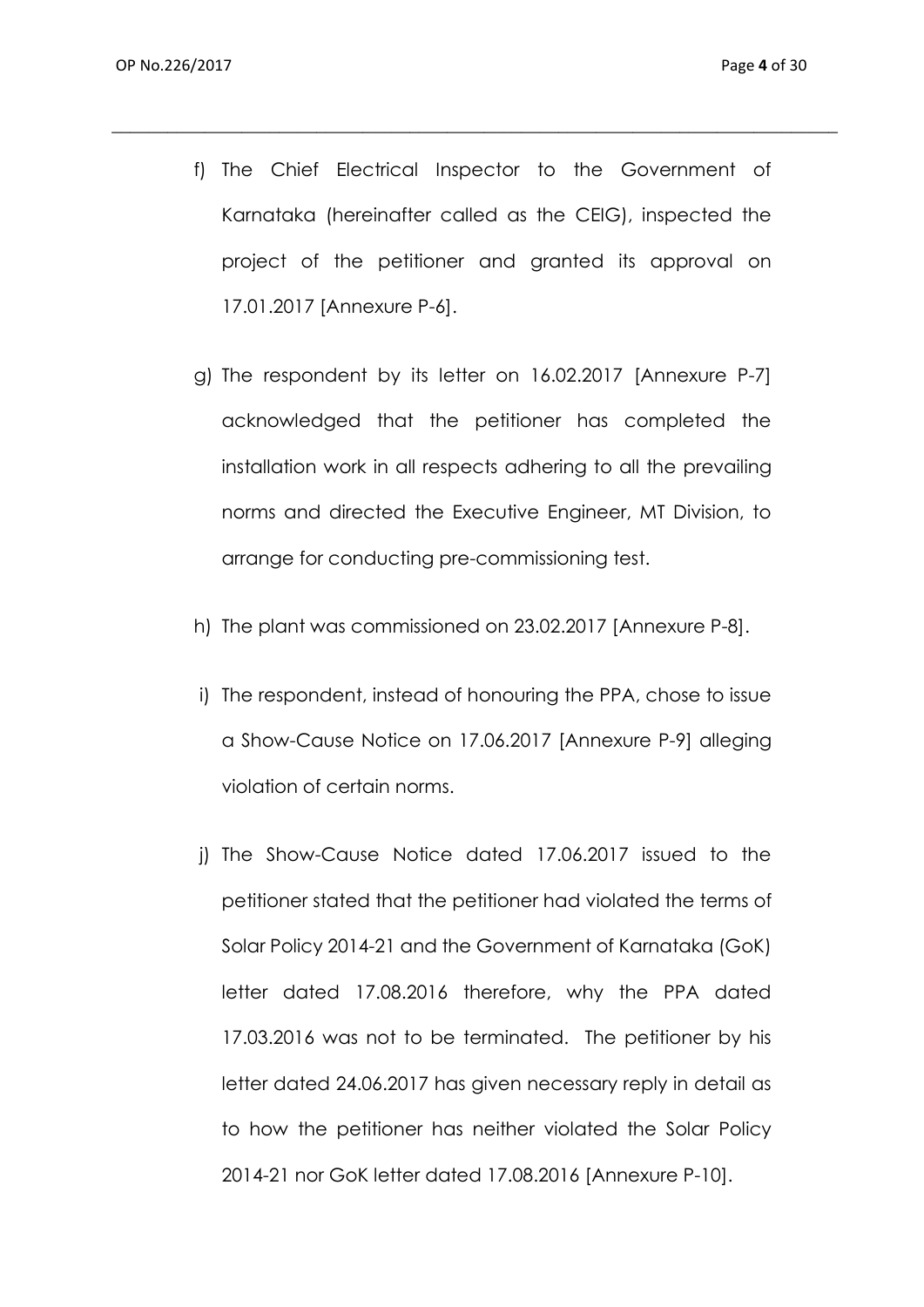k) The respondent by its unilateral actions misled the Commission and made the Commission to write letter dated 16.08.2017 stating that:

 $\_$  , and the set of the set of the set of the set of the set of the set of the set of the set of the set of the set of the set of the set of the set of the set of the set of the set of the set of the set of the set of th

*"…one year's time was given to commission the plant considering the new building would be constructed along with erection of the plant in terms of GoK Circular dated 10.12.2015 and the structure on which the plant is installed is not a building and thereby there is violation of the undertaking given by the said SRTPV consumer".*

Due to misunderstanding caused by the Respondent's actions this Commission directed the respondent to initiate the proceedings for termination of PPA vide letter dated 16.08.2017 (Annexure P-11).

l) Thereafter, the respondent has issued the Show-Cause Notice to the petitioner on 16.10.2017 [Annexure P-1].

3) The grounds urged by the petitioner are as follows: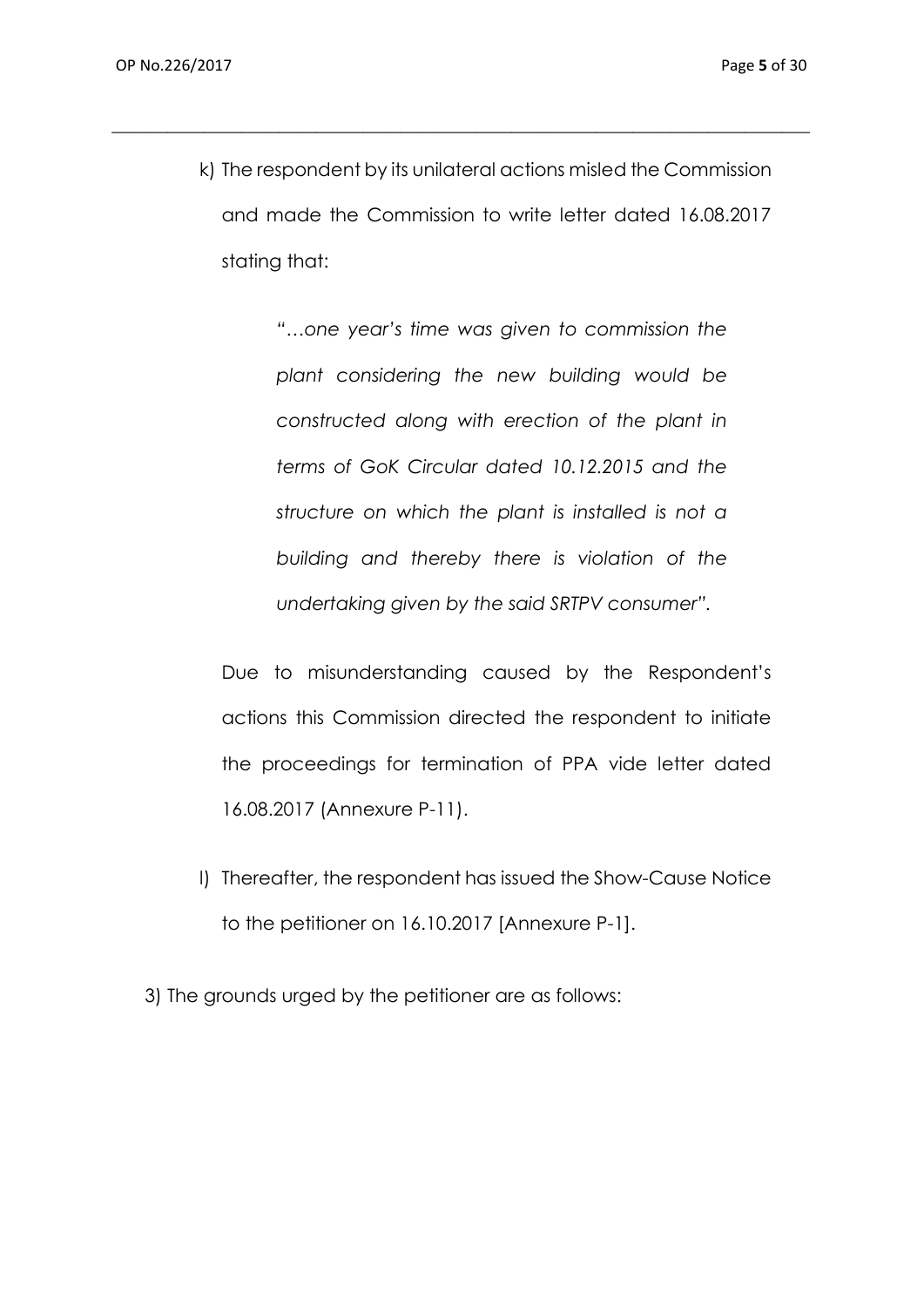a) The Commission vide approval letter on 10.05.2016, had stated that the system should be designed, engineered, constructed, commissioned and operated by the petitioner or any other person on his behalf within 17.03.2017. The petitioner has successfully commissioned the project on 23.02.2017 as certified by the respondent vide its communication on 23.02.2017 in Format-9. Therefore, the petitioner is entitled to the tariff as per the PPA dated 17.03.2016.

- b) The petitioner has fully complied with all the terms of PPA, particularly clause 1.6 of the PPA and the system has been designed, engineered and constructed and operated by the petitioner with reasonable diligence subject to all applicable Indian Laws, rules and regulations as amended from time to time and orders having the force of law.
- c) The allegation of the respondent regarding violation of Section 95 of the Karnataka Land Revenue Act, 1964 (hereinafter called as the KLR Act, 1964) is baseless and untenable. Section 95 (10) of KLR Act, 1964 specifically states that if an occupant of any agricultural land assessed or held for the purpose of agriculture, wishes to divert such land or part thereof for set up of Solar Generation in accordance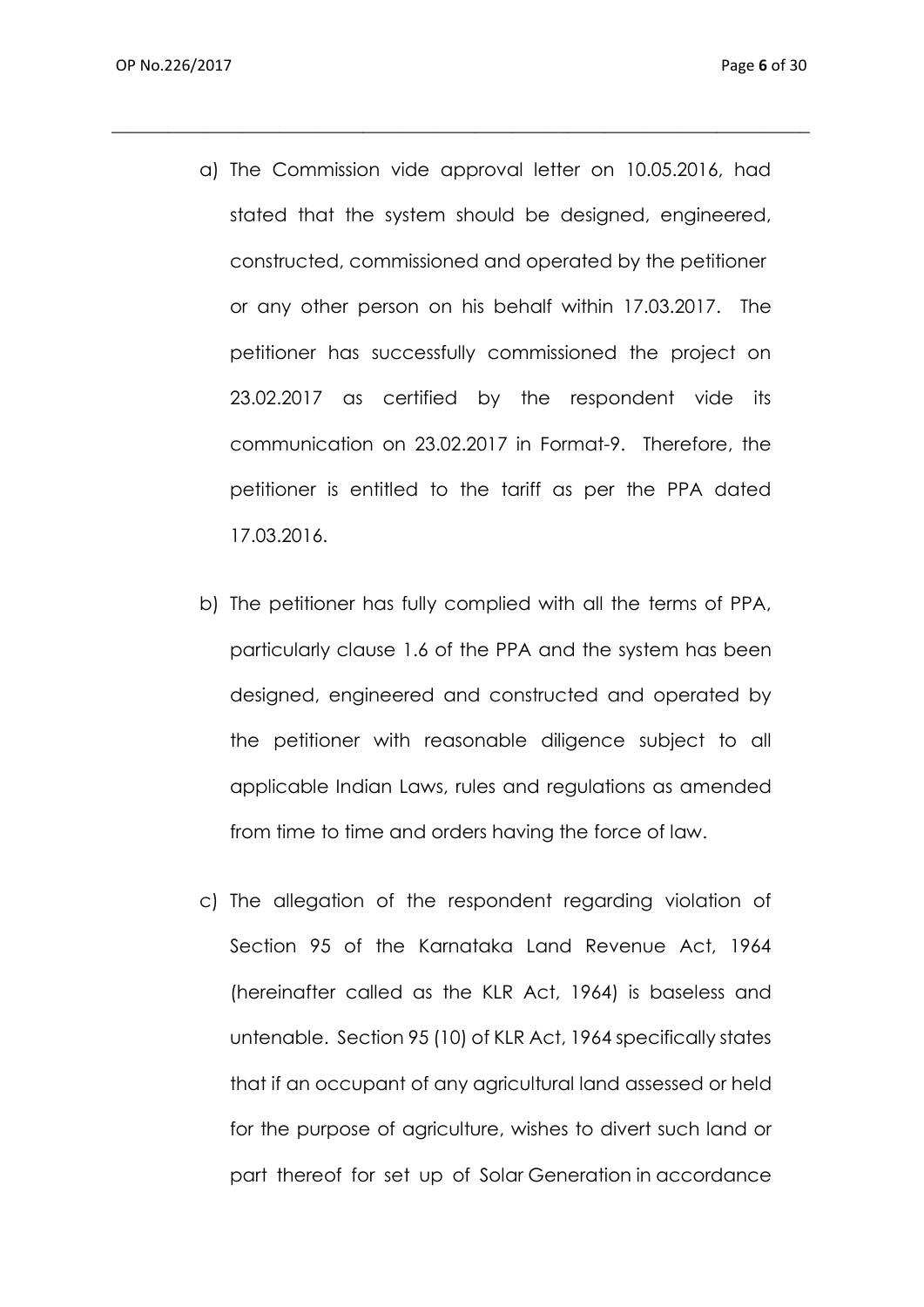with the Karnataka Solar Policy 2014-21 issued in Government Order No.EN 21 VSC 2014 dated 22.05.2014, which has been approved by the State or Central Government and by the competent authority, the permission applied for the conversion of such land shall be deemed to have been granted for that purpose so long as they use for that purpose, subject to payment of the conversion fine and such other fee payable if any, in this regard. The petitioner has ensured the necessary compliances.

- d) Clause 18 of the Solar Policy 2014-21, specifically provides that, Developers will be allowed to start project execution without waiting for formal approval on filing applications for conversion of agricultural land for setting up of solar power projects on payment of specified fee. The petitioner has paid the specified fees and submitted the necessary documentations. Therefore, the petitioner is not in violation of Section 95 of KLR Act, 1964.
- e) The allegations of the respondent that the petitioner has violated the Solar Policy is baseless and is intended to only avoid payment under the PPA. The petitioner has not violated any of the terms of the Solar Policy.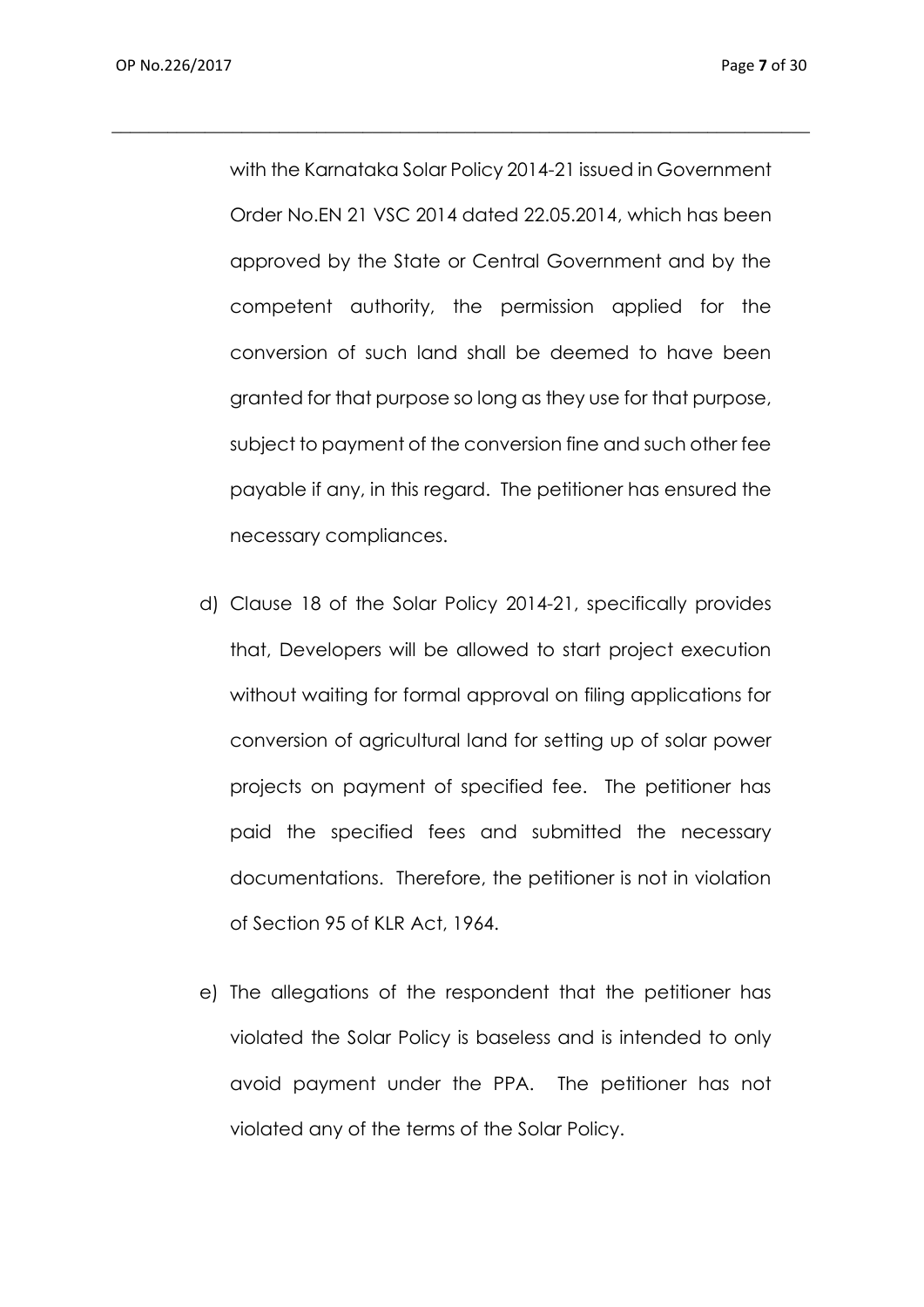f) The so-called inspection conducted by the respondent on 26.07.2016 and 27.07.2016 is not within the knowledge of the petitioner.

\_\_\_\_\_\_\_\_\_\_\_\_\_\_\_\_\_\_\_\_\_\_\_\_\_\_\_\_\_\_\_\_\_\_\_\_\_\_\_\_\_\_\_\_\_\_\_\_\_\_\_\_\_\_\_\_\_\_\_\_\_\_\_\_\_\_\_\_\_\_\_\_\_\_\_\_\_

- g) The CEIG as well as the respondent have wrongly noted that the petitioner has violated the terms of the GoK letter dated 17.08.2016. The petitioner's building is proposed to be used for the allied agricultural activities. It was originally intended to be used for animal husbandry and was later intended to set up a poultry farm. The petitioner proposes to develop the building for the purpose of running allied agricultural activities. Therefore, there is no violation of any of the norms or conditions.
- h) The Show-Cause Notice dated 17.06.2017 has been suitably replied to by the petitioner. The respondent was fully satisfied with the reply submitted by the petitioner. Thereafter, the respondent has issued a similar Show-Cause Notice on 16.10.2017, without disputing any of the explanations offered by the petitioner. This goes to show that the notices issued by the respondent are only a ploy to avoid making payment.
- 4) The petitioner has prayed to pass an order or direction for allowing the petition as prayed for.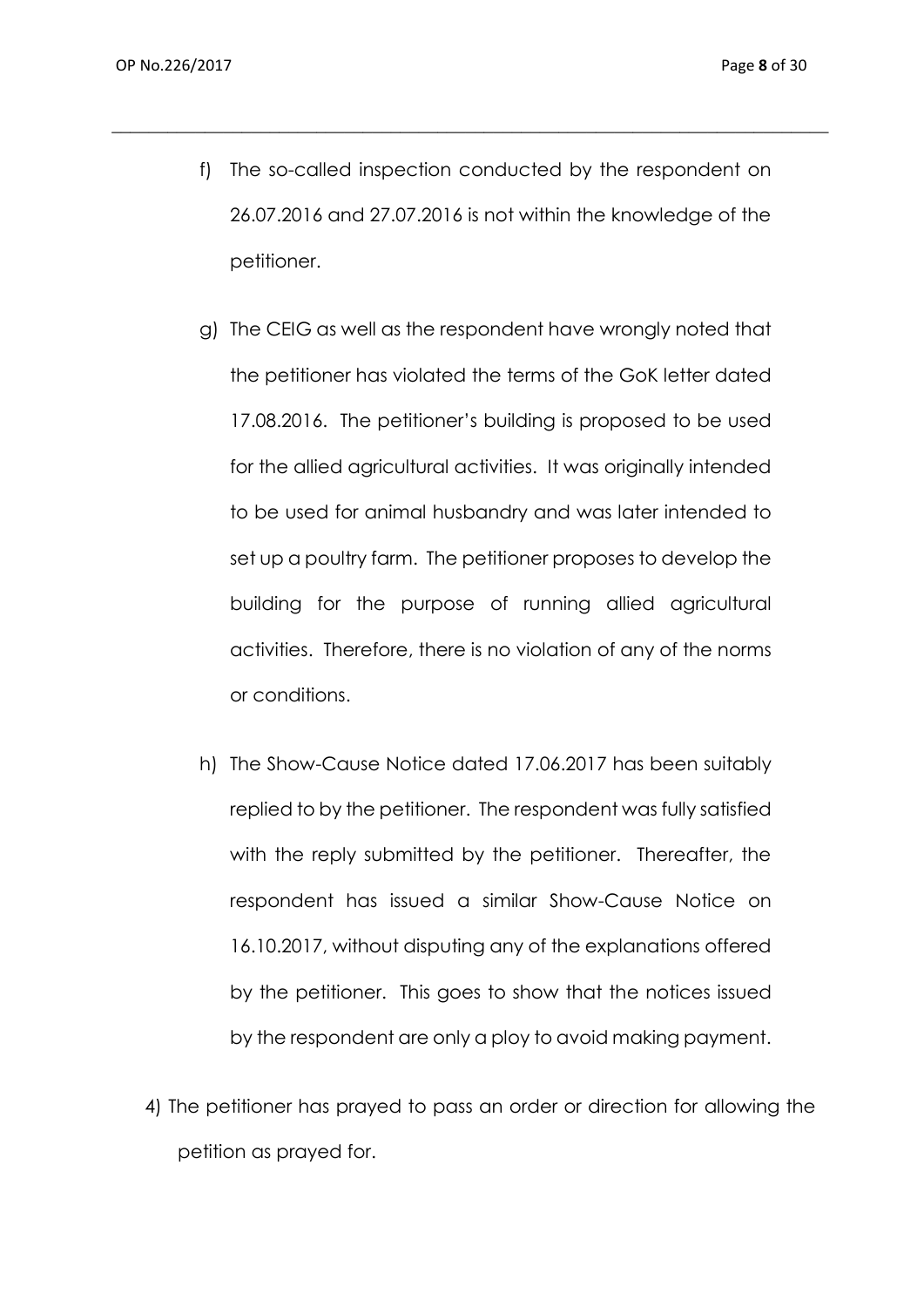5. Upon notice, the respondent appeared through its counsel and has filed the Statement of Objections. The gist of which may be stated as follows:

 $\_$  , and the set of the set of the set of the set of the set of the set of the set of the set of the set of the set of the set of the set of the set of the set of the set of the set of the set of the set of the set of th

- a) The respondent states that it has executed the PPA with the petitioner on 17.03.2016.
- b) The respondent mentions that the Commission vide letter dated 10.05.2016 was pleased to approve the PPA subject to incorporation of the clause as follows:

*"Clause 1(1.6): The SRTPV system shall be designed engineered, constructed, commissioned and operated by the seller or any other person on his behalf, within 17.03.2017."*

c) The respondent on 24.08.2016 has inspected the progress of the installation work of the SRTPV system and during inspection, it was found that 40% of the petitioner's SRTPV structures were ground mounted and the petitioner was constructing steel structures for the purpose of installation of SRTPV system. The inspection report (Annexure R-1) is produced by respondent.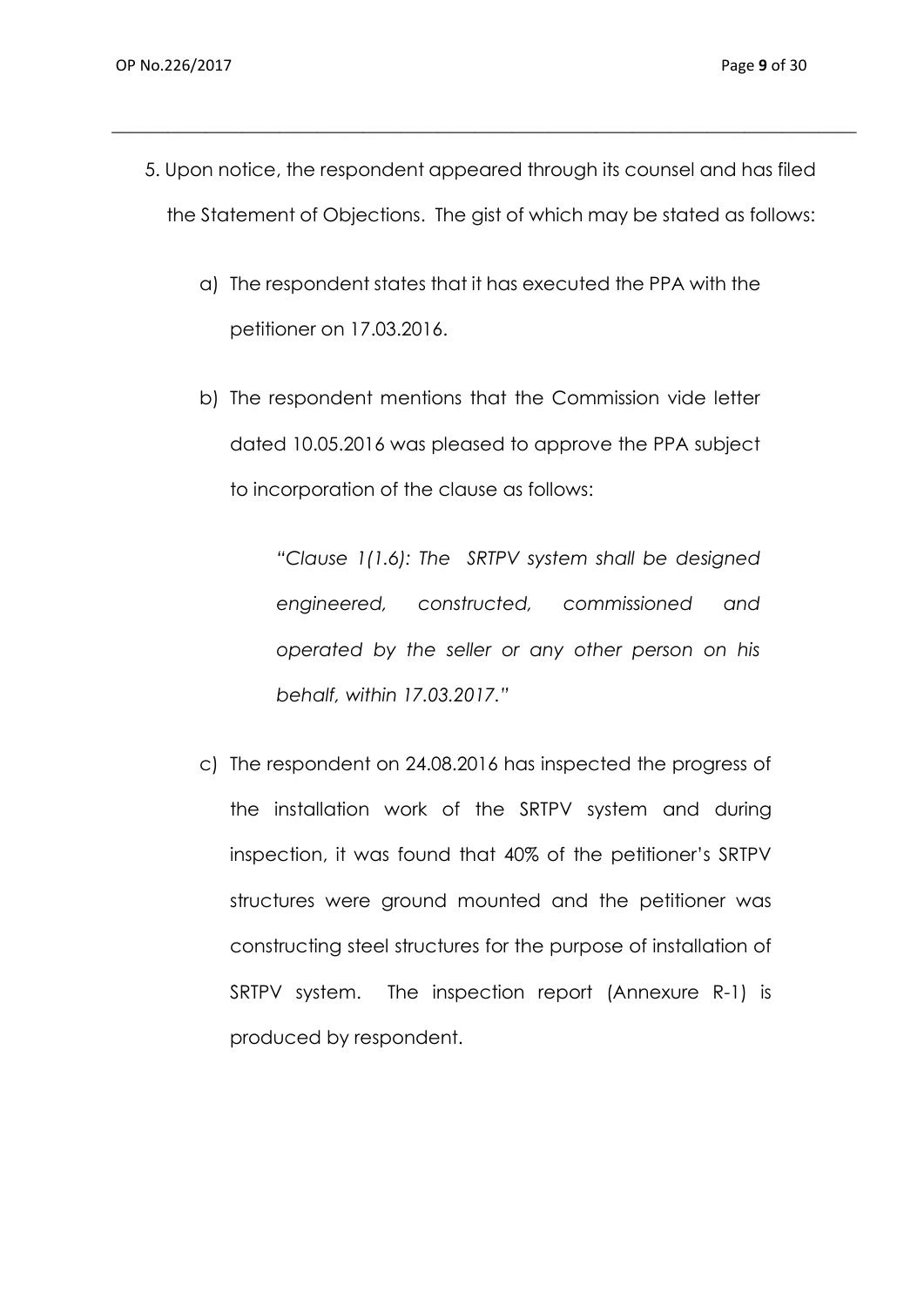d) On 17.01.2017, Office of the CEIG accorded approval to the petitioner's electrical installation and, thereafter, the petitioner has synchronized its plant to the Grid on 23.02.2017.

- e) On 17.06.2017, the respondent issued a show-cause notice to the petitioner informing him that he had installed his SRTPV system in an agricultural land in violation of SRTPV norms and applicable laws, rules and regulations and directed the petitioner to reply to the said notice within seven days from the date of receipt of its notice as to why his PPA should not be terminated.
- f) On 24.06.2017 the petitioner replied stating that his SRTPV installation is not in violation of any norms and conversion of his agricultural land is in process and also the petitioner stated that there is no requirement in law that he should have installed his SRTPV system only after the conversion of land.
- g) The respondent vide its letter dated 24.07.2017 sought clarification from the Commission with regard to the petitioner commissioning the SRTPV system in an agricultural land and applicability of Section 95 of the Karnataka Land Revenue Act, 1964. On 16.08.2017, the Commission directed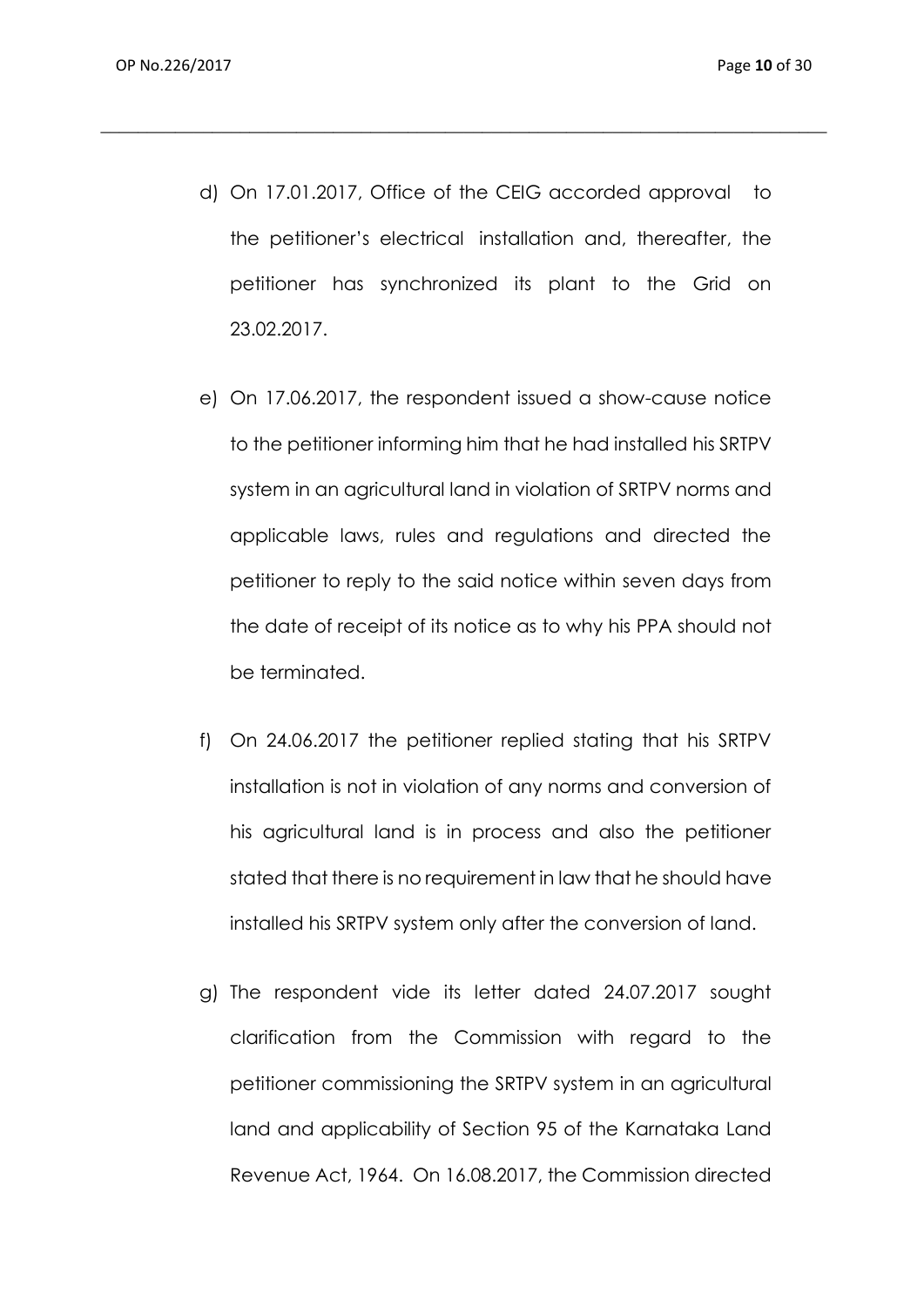the respondent to initiate the termination of the PPA proceedings after giving reasonable opportunity to the petitioner as he had installed his SRTPV system in violation of Circular issued by the GoK dated 10.12.2015.

- h) The respondent herein has issued default notice dated 16.10.2017 to the petitioner in terms of Article 9.3 of the PPA, for which the petitioner has not replied.
- i) Aggrieved by the issuance of default notice, the petitioner herein has filed the present petition. It is the case of the petitioner that he is entitled for tariff as per PPA dated 17.03.2016 as he had commissioned the project on 23.02.2017 and the same is within the stipulated timeframe.
- *j)* As per Article 1.6 of the PPA executed between Respondent and the petitioner the *"SRTPV system shall be designed, engineered and constructed and operated by the seller or on his behalf with reasonable diligence subject to all applicable Indian laws, rules, Regulations as amended from time to time and order having the force of Law".*
- *k)* As per the Solar Policy 2014-21, SRTPV systems are required to be mandatorily mounted in space available on the roof of any residential, commercial, institutional, industrial and other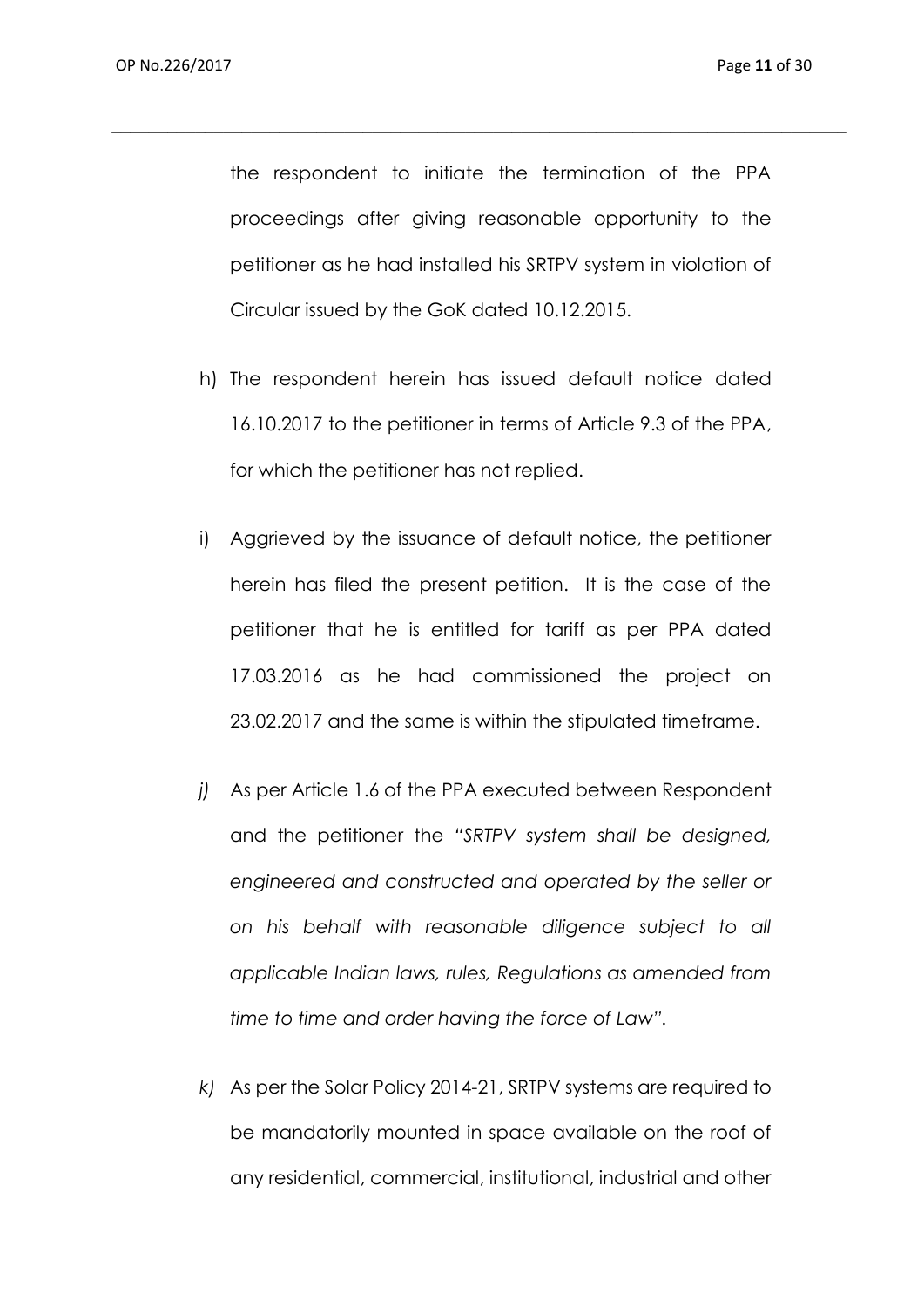building constructed as per building construction norms and SRTPV systems installed on the ground or ground mounted structures using steel/iron/wooden/concrete support will not be considered as SRTPV systems.

- *l)* During the inspection carried out by the respondent, it was found that 40% of the petitioner's SRTPV structures were ground mounted and the petitioner was constructing Steel structures for the purpose of installation of SRTPV system deviating from the approved norms by installing ground mounted structures and steel structures. The photographs of the petitioner's installation showing his installation is in violation of SRTPV norms are produced (Annexure R-3).
- *m)* The CEIG has noted in his approval letter dated 17.01.2017 that the petitioner's SRTPV system is in violation of Government letter dated 17.08.2016. It ought to be noted that the CEIG has issued safety approval letter subject to conditions that *"This safety approval will be withdrawn on any objections, legal issues regarding the establishment of proposed SRTPV capacity received from any other statutory authority"* In the light of the fact that the petitioner has deviated from the approved norms, the approval granted by the CEIG also ought to be cancelled.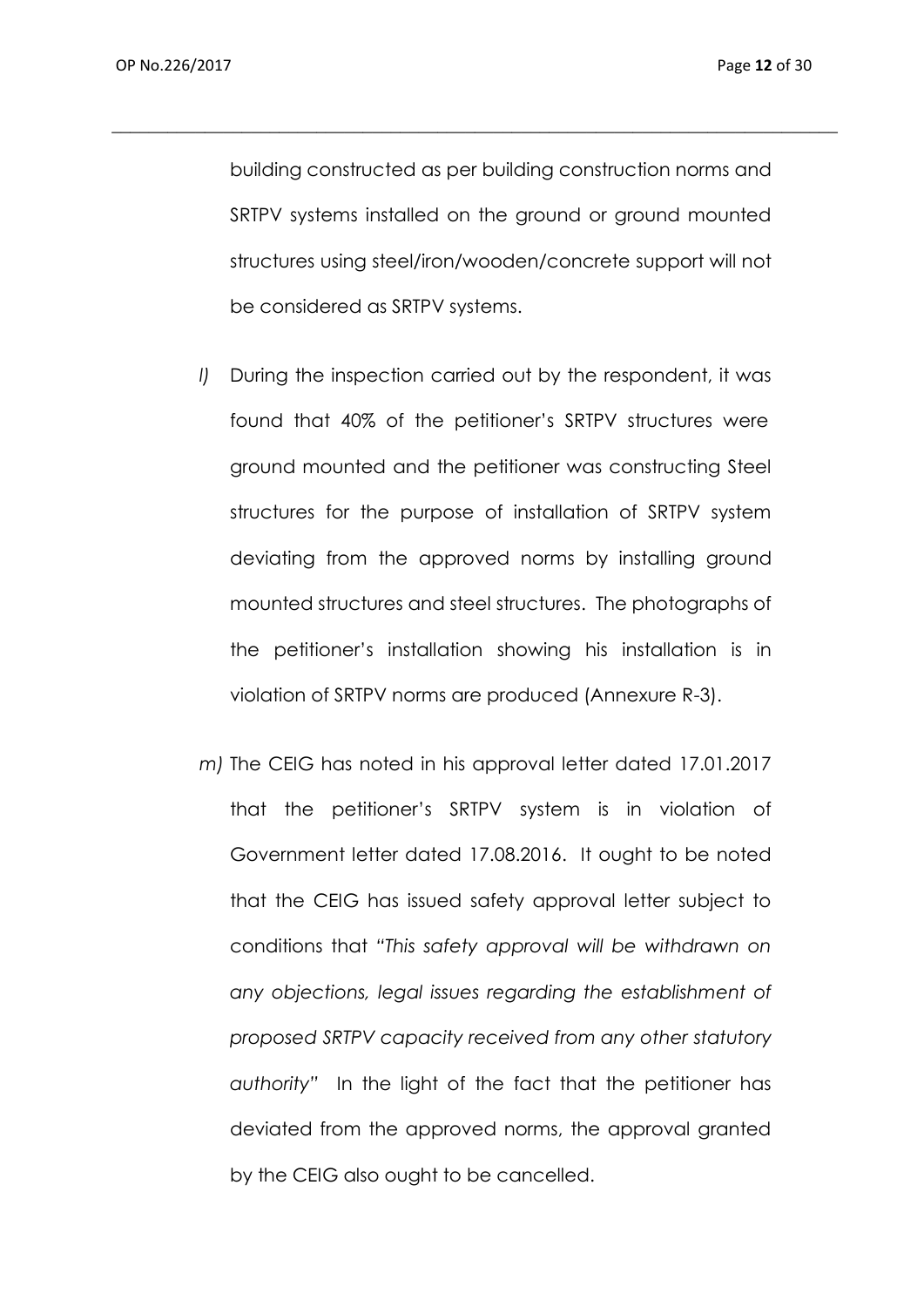*n)* The SRTPV system under net metering arrangement was introduced by the GoK with the main objective that the consumer meets his power requirement for self-consumption from his SRTPV system and injects surplus energy into the grid of distribution Companies. However, in the present case, the petitioner has installed the SRTPV system with no intention of using power for self-consumption and installed the SRTPV system with only business intention. The same is evident from the fact that the petitioner has nowhere stated clearly to what purpose, he intends to use the power generated from his SRTPV system and installed structures using steel structures. Even till date, no business activities has commenced in his premises where the petitioner has installed the SRPV system. The petitioner has wholly deviated from the object of the SRTPV scheme and the same defeats the entire purpose of the Policy.

- o) As the petitioner herein has not adhered to the norms stipulated by the respondent the petitioner is not entitled to the tariff of Rs.956/unit. The petitioner will be entitled to tariff of Rs.3.57/unit alone, as per Order dated 07.11.2017.
- p) With regard to the averment that the respondent and various other authorities have granted various approval to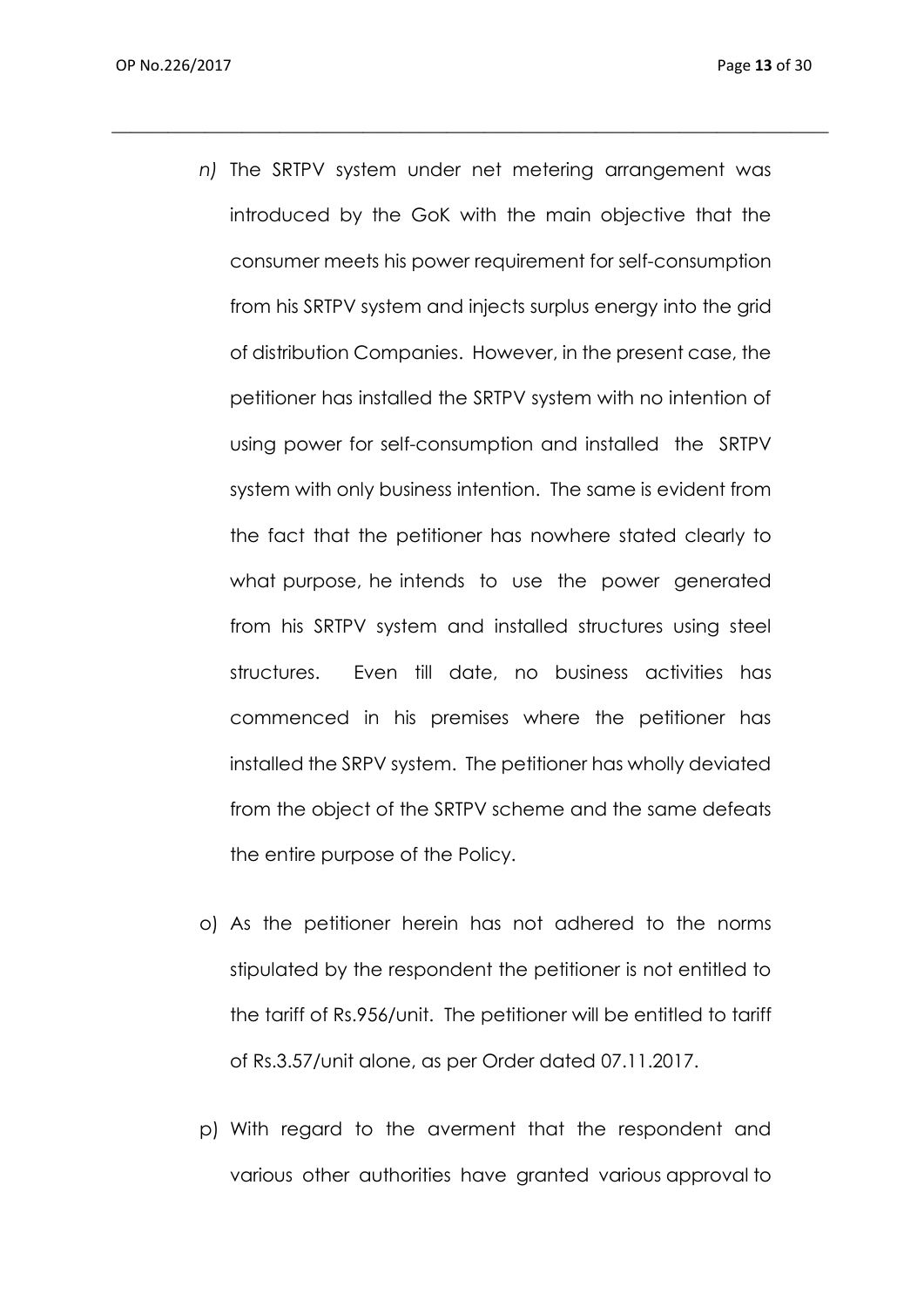the petitioner stating that the petitioner has complied with all the norms is untenable. It is submitted that the concerned officers of the respondent have granted approval fraudulently. In fact, it is found on the investigation within the respondent company, that the then officer of Madhugiri Division has commissioned the petitioner's SRTPV system by deviating from certain procedures set out by the company. Subsequently, disciplinary action was also taken against the concerned officers of the respondent who have given approval and commissioned the SRTPV system by deviating such exiting norms.

- q) The averments with regard to investment made by the petitioner is self-serving in nature and need not be specifically traversed. Averment that in September 2016, the respondent directed the petitioner to go ahead with the project and complete the project within the stipulated timeframe is untenable and denied.
- r) The averment that the respondent issued a show cause notice only when it had to start making payments is untenable and denied. The respondent issued show cause notice as the petitioner had installed his SRTPV system in violation of the norms and guidelines.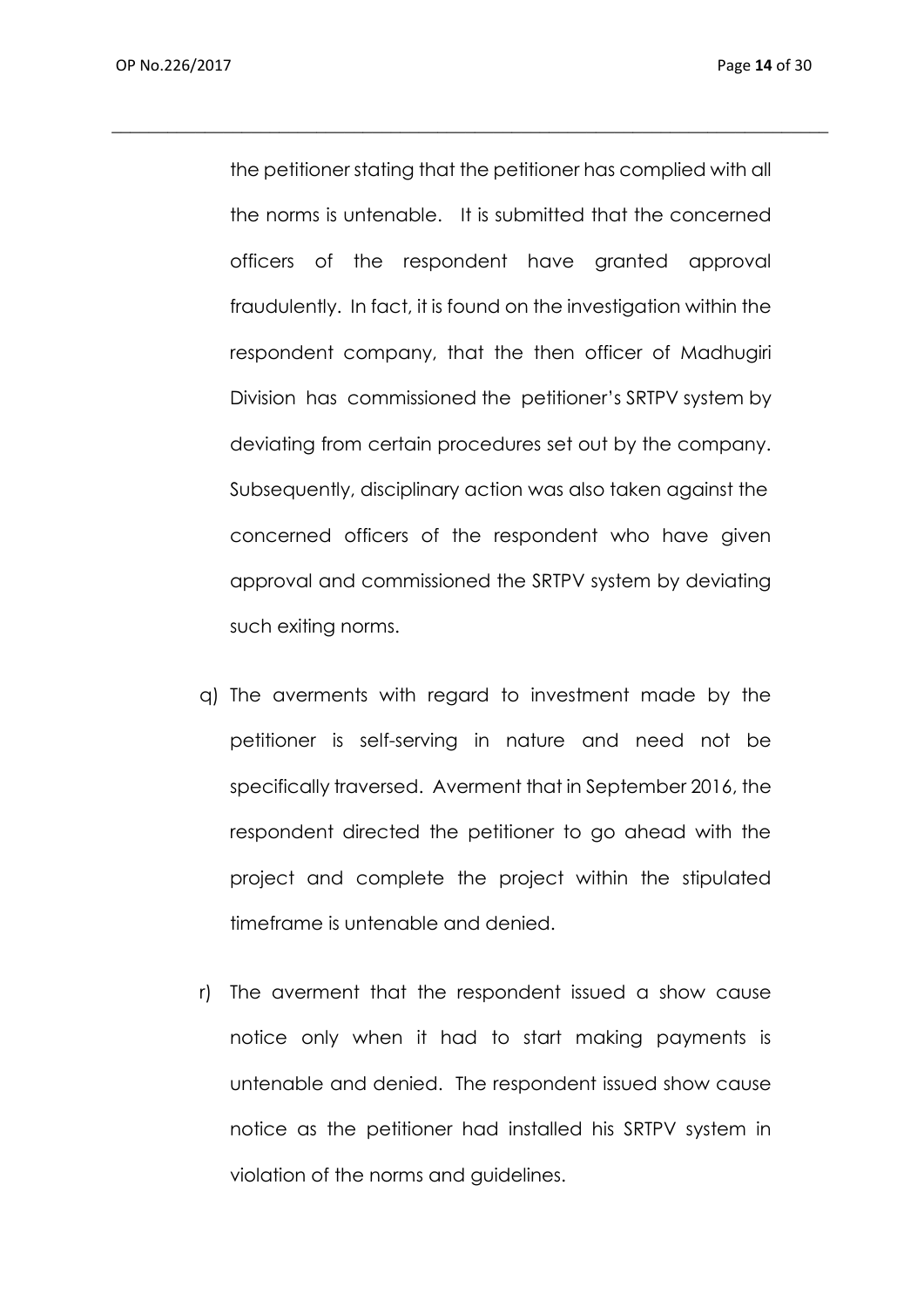s) Averment that the petitioner had adhered to all applicable laws and orders having the force of law is untenable and denied. It ought to be noted that the petitioner's 40% of the SRTPV structures are ground mounted and the same is in violation of the norms.

- t) The petitioner by installing ground mounted steel structures in agricultural land has violated the norms. Therefore, the respondent herein has rightly issued a Show-cause notice and default notice as per the terms of PPA.
- u) The petitioner has installed the SRTPV system in violation of norms and guidelines. Therefore, he is not entitled for tariff of Rs.9.56/unit.
- v) As per Section 95 of the KLR Act, 1964, it is mandatory to obtain conversion of land certificate before diverting the agricultural land for any other use. The petitioner has not obtained conversion of land certificate till date as per Clause 1.6 of the PPA, the petitioner has to install and operate his SRTPV system by adhering to all applicable laws and policy. Therefore, the petitioner by installing the SRTPV system in an agricultural land has violated the KLR Act, 1964.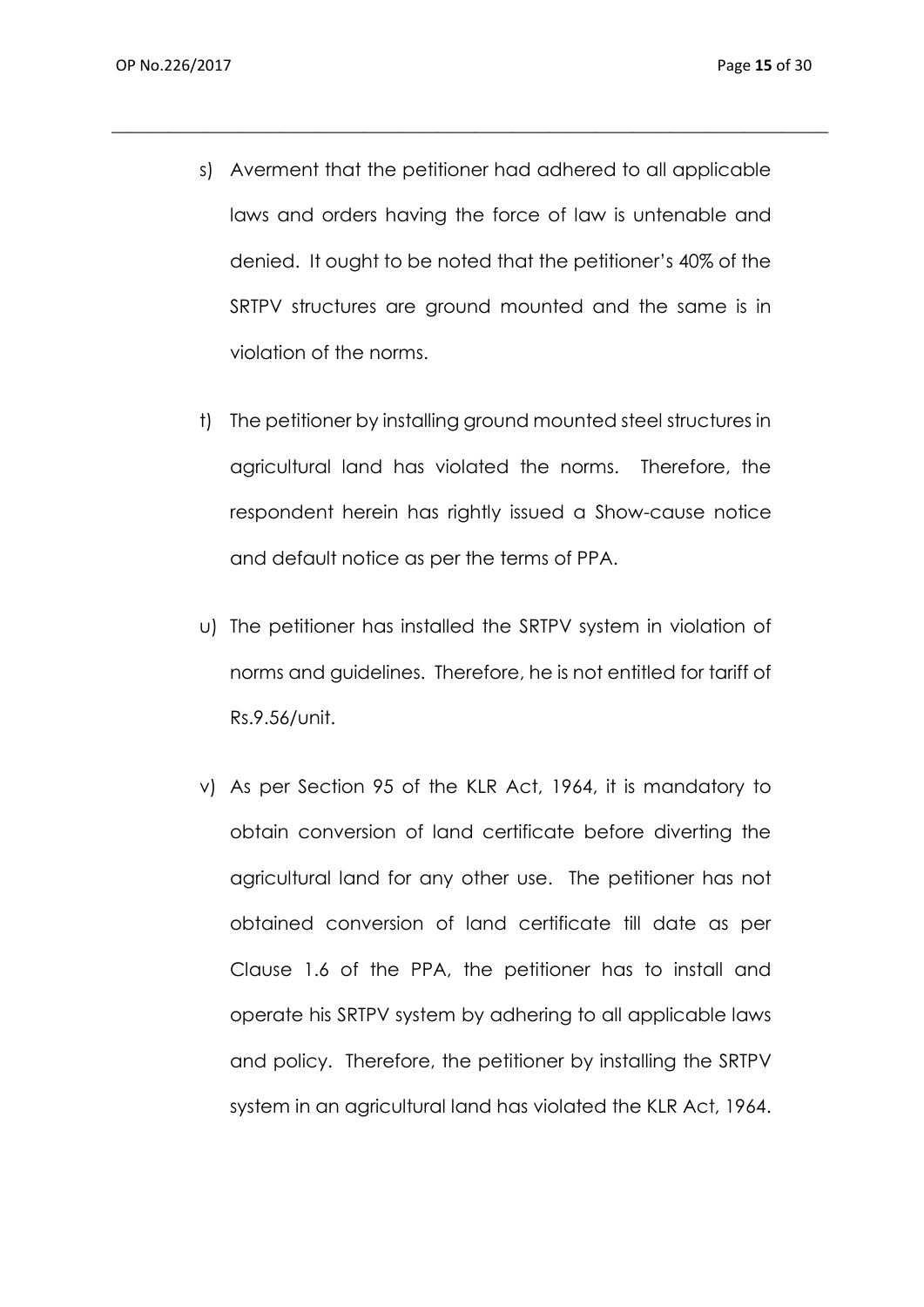w) The averment that the petitioner has not violated any terms of PPA and is entitled for tariff at Rs.9.56/unit is untenable and denied. Averment that the petitioner is not paid singe penny till date is untenable and denied. It is submitted that the payment is made to the petitioner as per the interim order passed by this Commission.

- x) Therefore, the respondent prayed for dismissal of the petition.
- 6) Subsequent to filing of the present petition on 07.12.2017 by the petitioner before this Commission, the petitioner requested on 01.02.2018 to pass interim order directing the respondent to pay the tariff for the energy supplied. Accordingly, this Commission passed interim order directing the respondent to pay tariff of Rs.5.20 per unit pending disposal of the case.
- 7) During the proceedings of this case while hearing the arguments, this Commission felt it necessary to have a spot inspection by a third party and to obtain the report regarding the following points:-
	- (a) Whether the SRTPV project is in the Sy. Nos. mentioned in the PPA dated 17.03.2016 (copy enclosed) and has been completed as shown in the enclosed photographs.
	- (b) Whether the SRTPV project is in consonance with the SRTPV guidelines issued by BESCOM.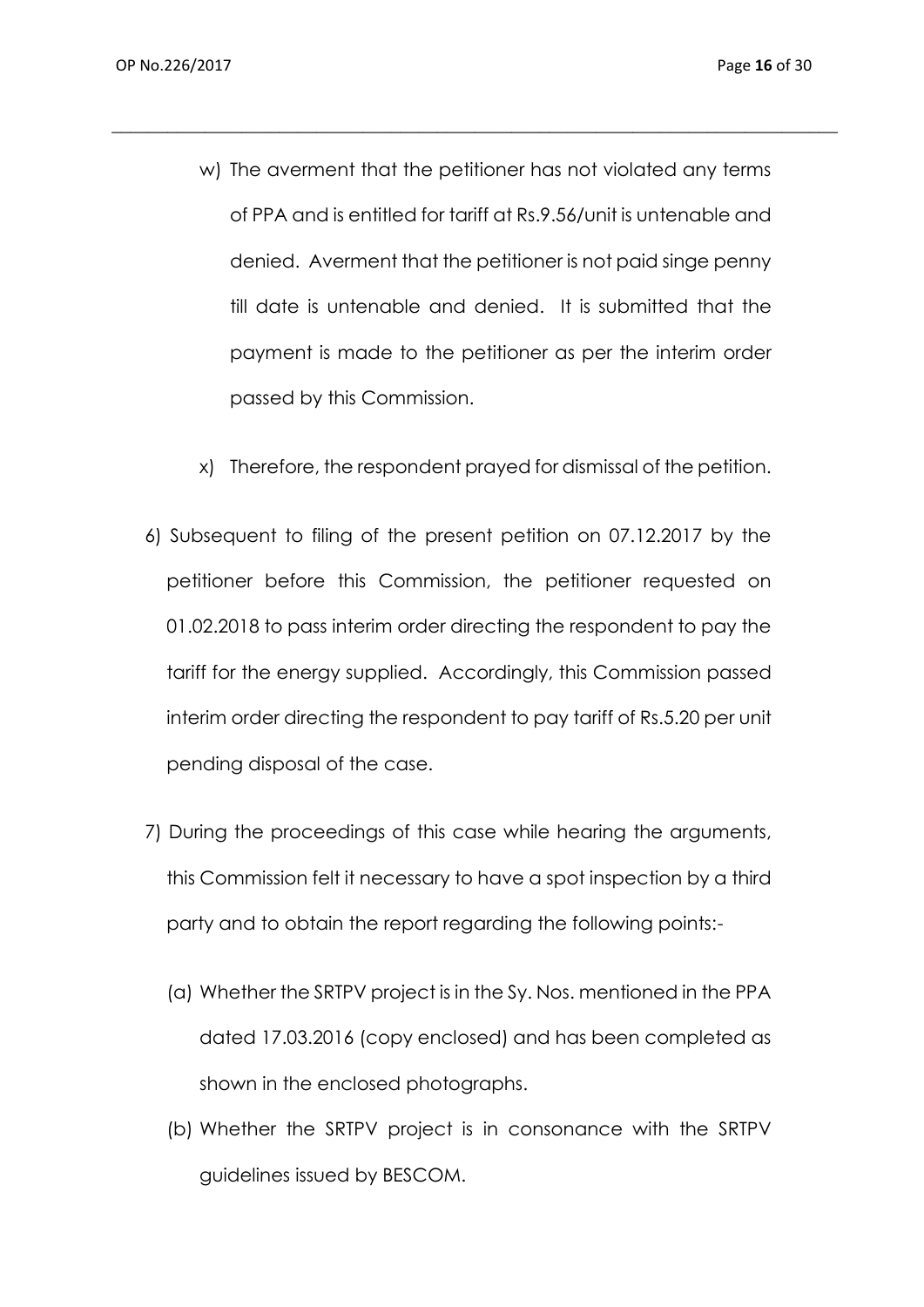(c) Whether the roof on which the SRTPV project is put up, satisfies the conditions in the Government of Karnataka's letter dated 17.08.2016.

 $\_$  , and the set of the set of the set of the set of the set of the set of the set of the set of the set of the set of the set of the set of the set of the set of the set of the set of the set of the set of the set of th

- (d) The nature of activity being carried out in the premises below the roof on which the SRTPV project is stated to have been put up.
- (e) Whether the concept of net metering is complied with by the petitioner.

Accordingly, as agreed by both the parties, CEIG was directed to conduct the spot inspection in the presence of the parties. Pursuant to it, the CEIG filed his report dated 30.08.2019 before the Commission. Copies of the said report were supplied to both the parties.

- 8) We have heard the learned counsels for the parties.
- 9) From the rival contentions and the pleadings of the parties, the following points arise for our consideration:-

Issue No.1: Whether the PPA dated 17.03.2016 executed between the petitioner and the respondent (Annexure P-2) is liable to be terminated?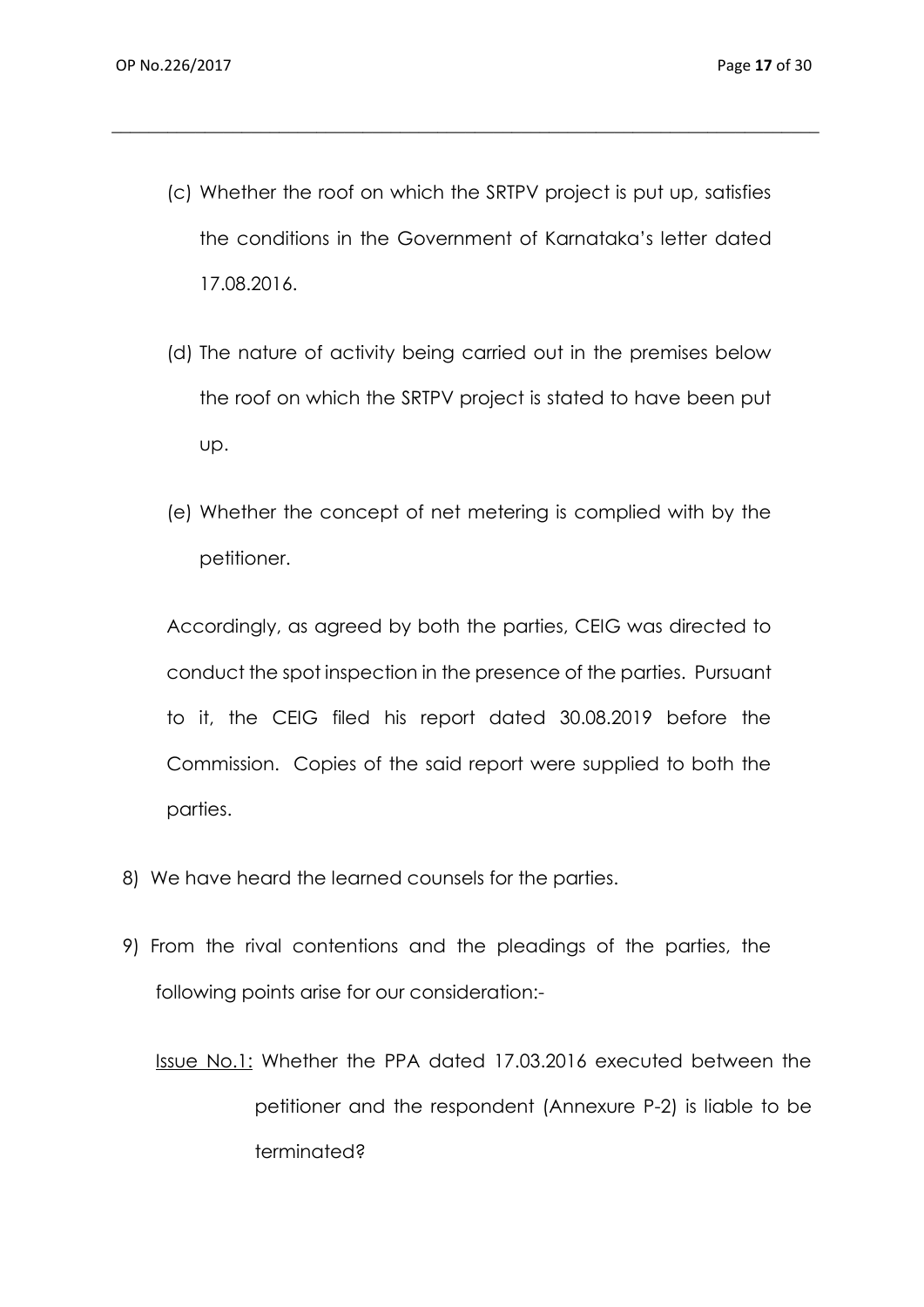Issue No.2: If, Issue No.1 is held in affirmative, which of the reliefs can be granted to the petitioner?

 $\_$  , and the set of the set of the set of the set of the set of the set of the set of the set of the set of the set of the set of the set of the set of the set of the set of the set of the set of the set of the set of th

Issue No.3: What Order?

- 10) After considering the submissions of the parties and the pleadings and records, our findings on the above issues are as follows:-
- 11) Issue No.1: Whether the PPA dated 17.03.2016 executed between the petitioner and the respondent (Annexure P-2) is liable to be terminated?

 The respondent has relied upon the following three grounds in support of its contention that the PPA in question was liable to be terminated.

- (i) The roof on which the SRTPV system installed by the petitioner is/was not in conformity with the SRTPV guidelines, the GoK Order dated 17.08.2016 and also the GoK Circular dated 10.12.2015 and also the Solar Policy 2014-21.
- (ii) The SRTPV system in question has been installed without obtaining conversion order of agricultural land as required under Section 95 of the KLR Act, 1964.
- (iii) The then local officers of the respondent had fraudulently granted approvals for synchronizing the project with the grid.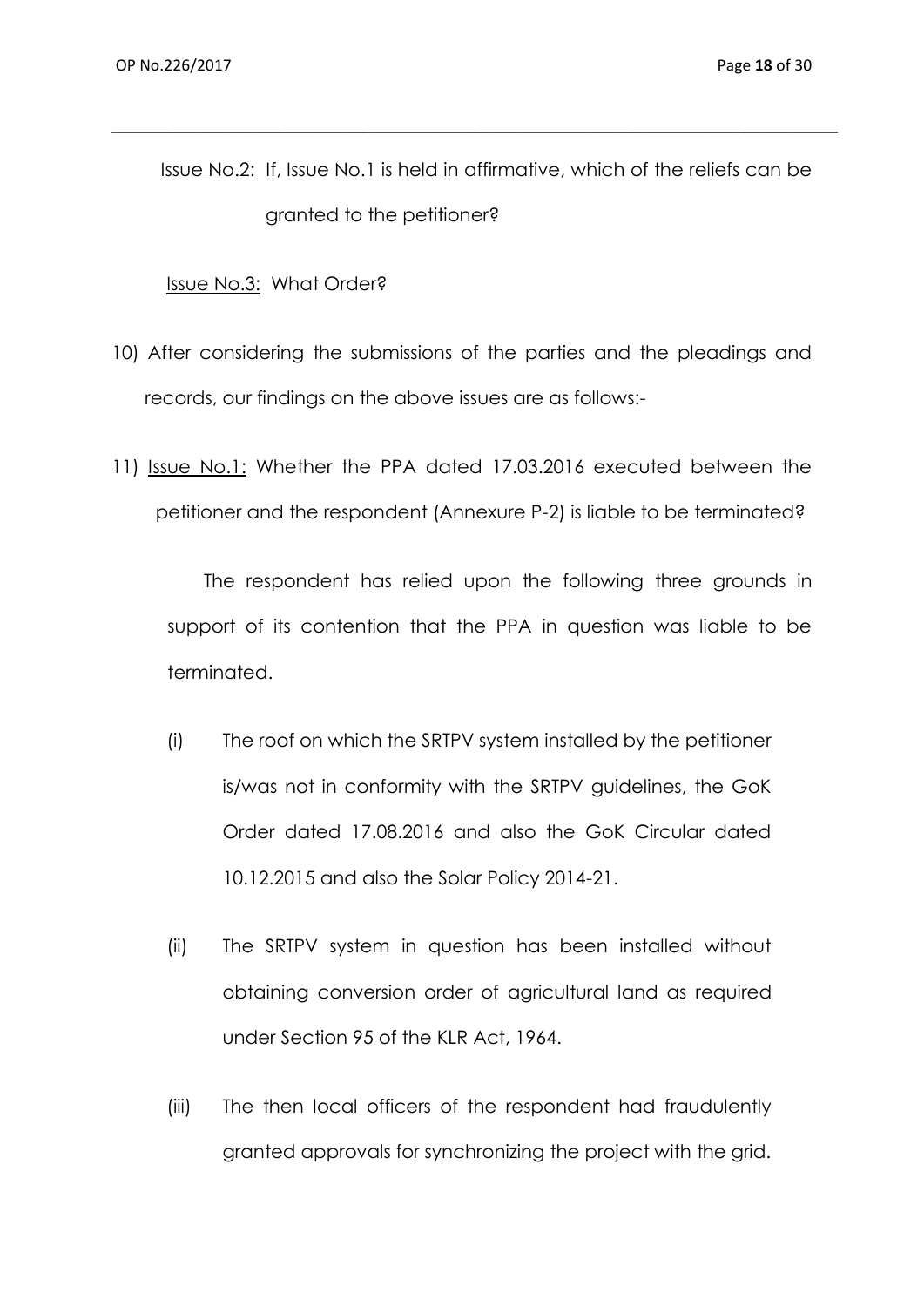- 12) Regarding the Ground No.1:
- a) The Solar Policy 2014-21 issued by GoK vide its Notification No.EN 21 VSC 2014 dated 22.05.2014 in respect of grid connected Solar Roof Top Projects states as follows:

 $\_$  , and the set of the set of the set of the set of the set of the set of the set of the set of the set of the set of the set of the set of the set of the set of the set of the set of the set of the set of the set of th

"The GoK shall promote grid connected Solar Roof Top Projects on public buildings, domestic, commercial and industrial establishments through net metering and gross metering methods based on tariff orders issued by KERC from time to time."

- b) The GoK in its letter dated 17.08.2016 (Annexure P-3) has clarified that the Solar Panels of Solar Roof Top PV plants must be mandatorily mounted in the space available on the roof of residential, commercial, institutional, industrial and other buildings which are constructed as per the Building Construction Acts/Norms. Further, it is clarified that Solar PV plants with Solar Panels installed on the ground or ground mounted by constructing structures using steel/ iron/wooden/concrete supports are not to be construed as Solar Roof Top PV plants.
- c) The GoK in its Circular dated 10.12.2015 allowed the execution of the PPA in respect of roofs under construction which are nearing completion, in order to provide an opportunity to buildings and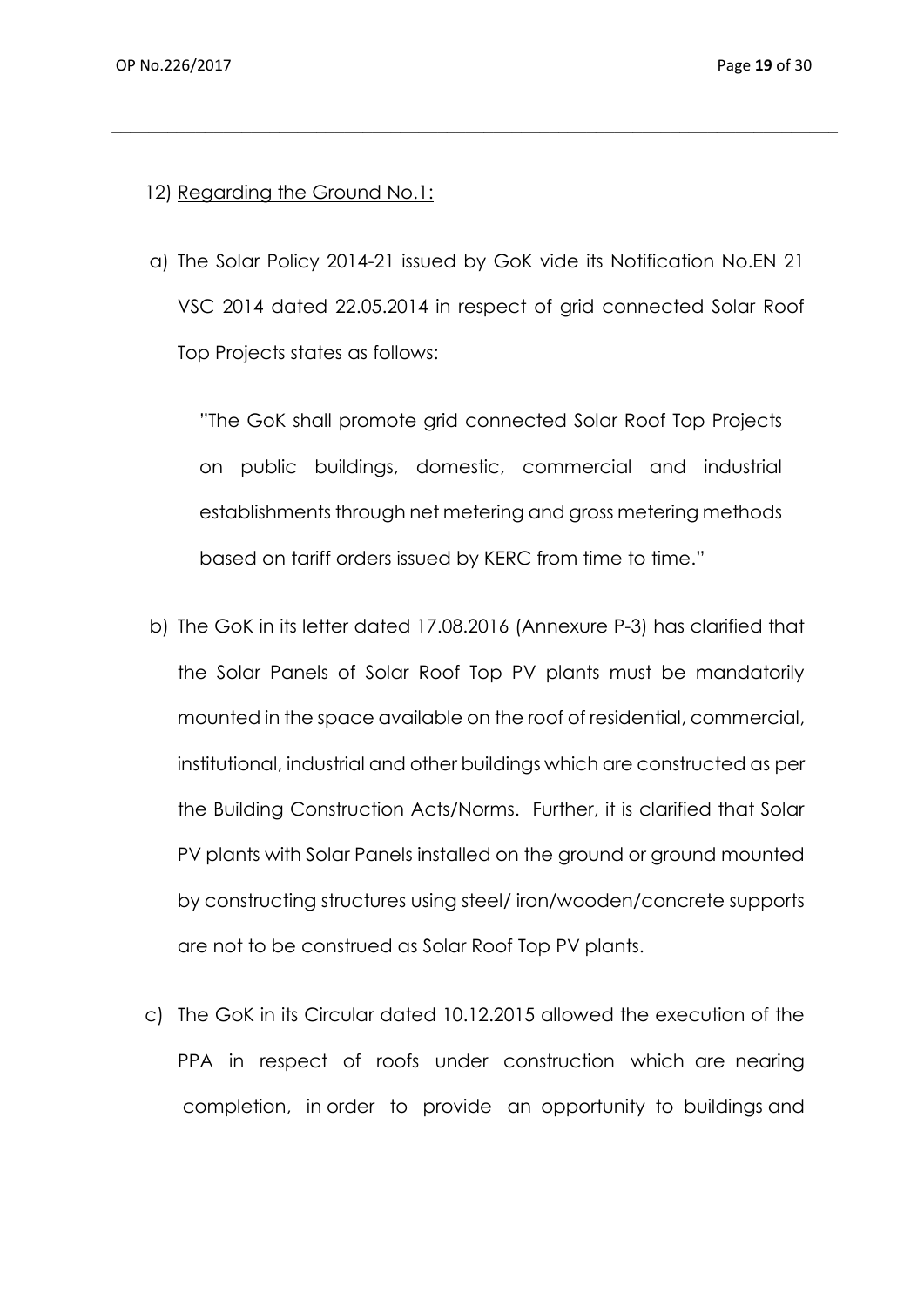construction, to design roofs, conducive for installation of Solar Panels. This Circular has also refer the roof top of a building under construction.

- d) The above noted material would clearly indicate that the SRTPV system is to be installed on the roof top of building and the Solar PV plants with Solar Panels installed on the ground or ground mounted by constructing structures using steel/iron/wooden/concrete supports are not to be construed as Solar Roof Top PV Plants.
- e) The respondent has contended that on 24.08.2016, there was an inspection of the spot of the petitioner by its officials and that the inspection disclosed that the structure on which the SRTPV system was proposed to be installed, was found to be ground mounted and the structure was being constructed using steel/iron rods. The copy of the inspection report is produced at Annexure R-1. This document shows that one Sri Subramanyam Desai, DGM (A/cs) of the Corporate Office along with local officers had visited the spot on 24.08.2016 and found that the structure which was intended to be used for SRTPV system was under construction and it could be termed as ground mounted structure with steel support. The respondent also stated in its Show-Cause Notice dated 16.10.2017 (Annexure P-1), that on 26.07.2016 and 27.07.2016 inspection was carried out by the concerned officers and it was found that the structure erected by the petitioner was not in conformity with the SRTPV guidelines. The respondents have also filed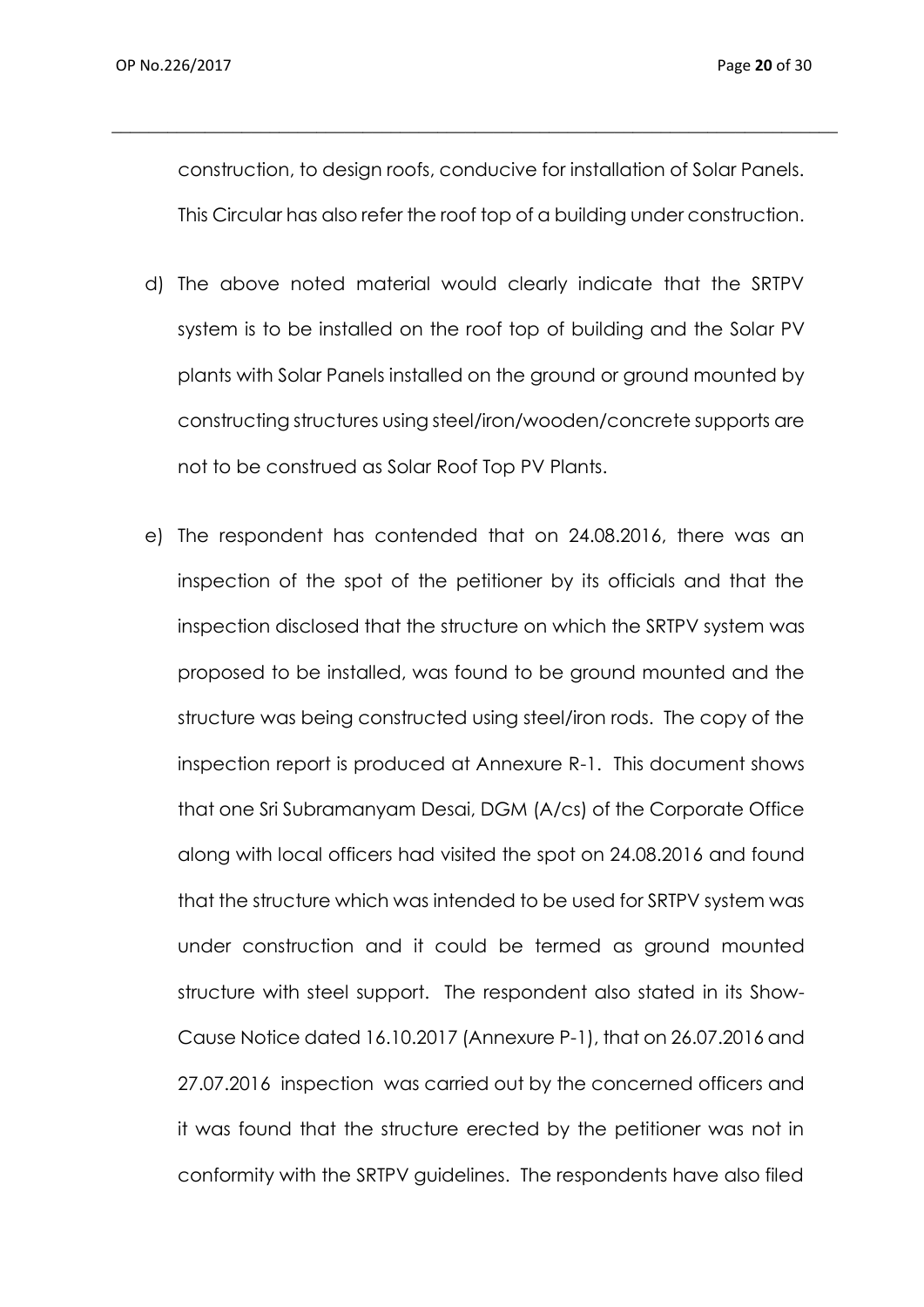OP No.226/2017 Page **21** of 30

seven photographs of the spot at Annexure R-3. These photographs would clearly indicate that the structure on which SRTPV system was installed could be classified as ground mounted Solar PV Plants but not Solar Roof Top PV Plants.

 $\_$  , and the set of the set of the set of the set of the set of the set of the set of the set of the set of the set of the set of the set of the set of the set of the set of the set of the set of the set of the set of th

- f) The CEIG in its Electrical Safety Approval dated 17.01.2017 (Annexure P-4) has noted that "this installation is not in accordance with the Government letter No.EN 70 VSC 2015 dated 17.08.2016, however, PPA has not been cancelled by the competent authority and is in force till 17.03.2017 as per the records furnished. Therefore, the Electrical Safety Approval for said electrical installations is issued". Therefore, this document also shows that when the petitioner claimed that the installations work of the SRTPV system was completed, the structure was not complying with the GoK clarification dated 17.08.2016 Annexure P-3).
- g) As noted above, this Commission had directed the CEIG to conduct the spot inspection. Accordingly, the CEIG submitted his report on 30.08.2019. In respect of 2<sup>nd</sup> and 3<sup>rd</sup> points, the CEIG has reported as follows:

*"Point No.2: Whether the SRTPV project is in consonance with the SRTPV guidelines issued by BESCOM?*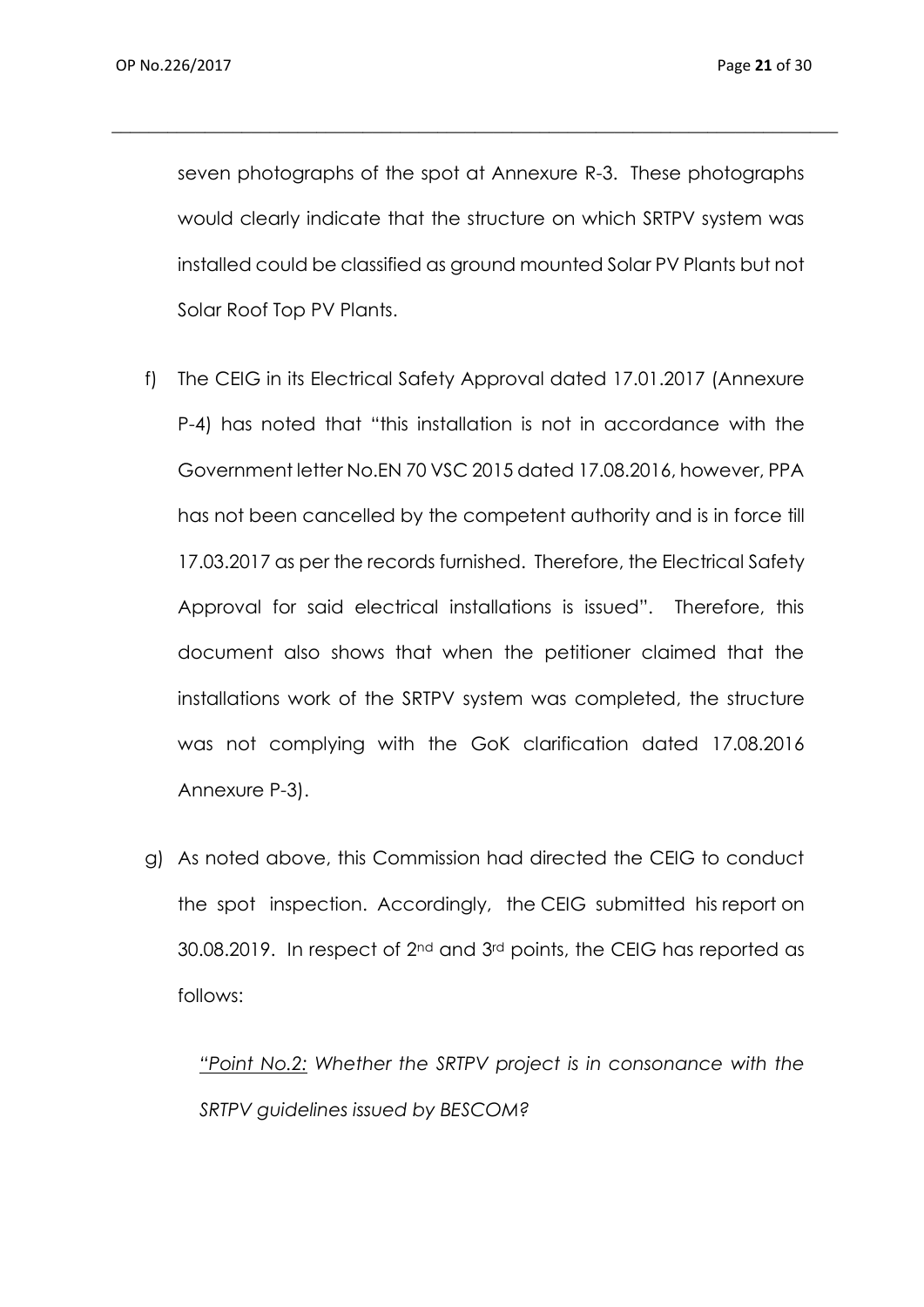*The Executive Engineer (Ele.) BESCOM, Madhugiri, has stated that the SRTPV project is not in consonance with the prevailing SRTPV guidelines.* 

*\_\_\_\_\_\_\_\_\_\_\_\_\_\_\_\_\_\_\_\_\_\_\_\_\_\_\_\_\_\_\_\_\_\_\_\_\_\_\_\_\_\_\_\_\_\_\_\_\_\_\_\_\_\_\_\_\_\_\_\_\_\_\_\_\_\_\_\_\_\_\_\_\_\_\_\_\_\_*

 *However, the applicant has stated that the only condition imposed in the PPA approval is that he should commission the project within 17th March 2017. However, the project has been commissioned on 23rd February 2017 as per the submission made by the applicant.*

*Point No.3: Whether the roof on which the SRTPV project is put up, satisfies the conditions in the Government of Karnataka's letter dated 17.08.2016?*

 *The Government of Karnataka's letter dated 17.08.2016 states that 'Solar PV panels installed on the ground or ground mounted by constructing structures using steel/iron/wooden/concrete supports are not be construed as Solar Roof Top PV plants.*

 *However, at the time of inspection it is found that the Solar panels were not mounted on the ground instead they were mounted on the roof top of a shed like structure which is completely covered on all sides as shown in the enclosed photographs with appropriate entrances."*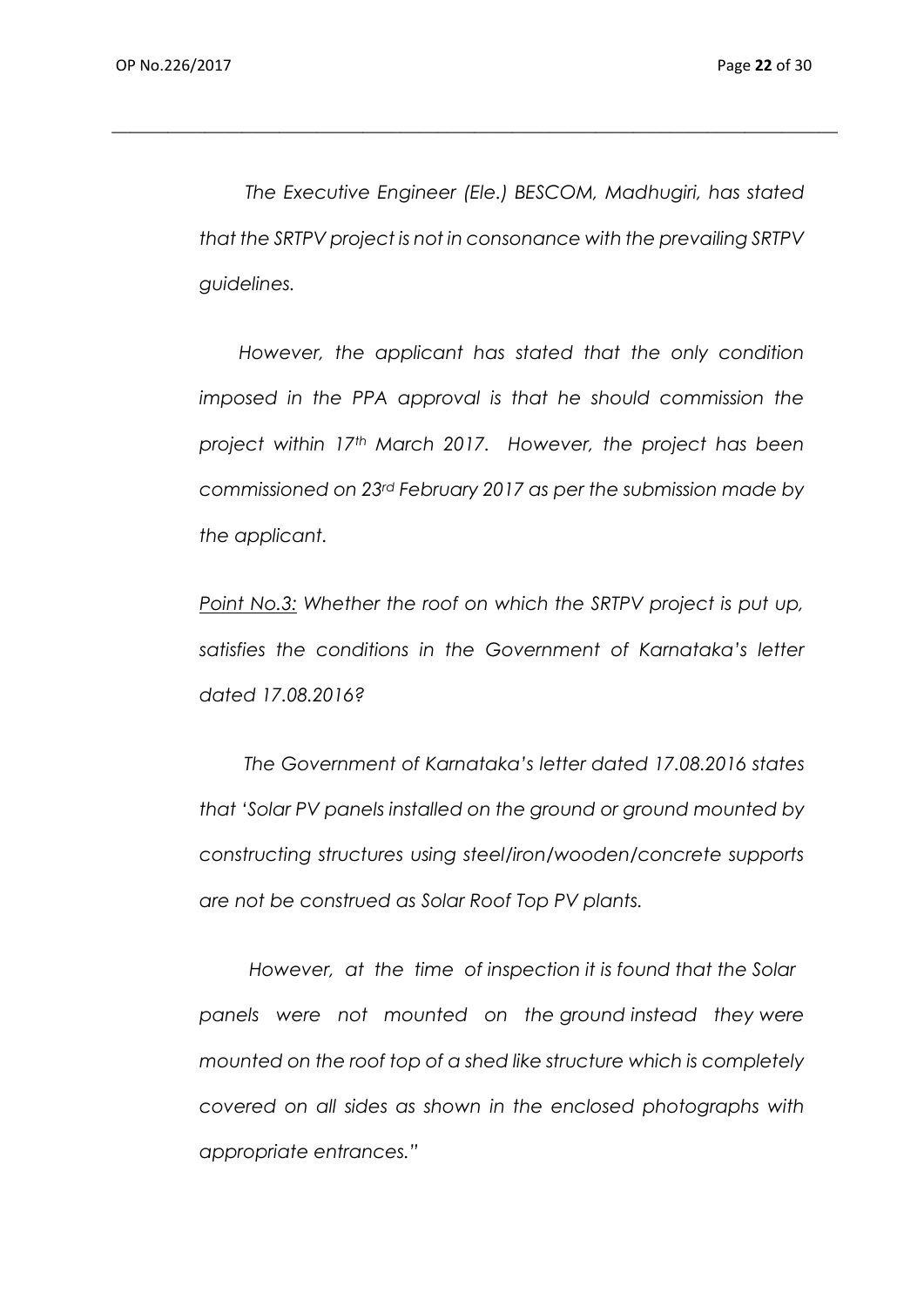h) The petitioner has also produced eight photographs (Annexure P-12) on 25.06.2019 and made a request to appoint a Court Commissioner to inspect the site in question. These photos were also sent to the CEIG who conducted the spot inspection. On the perusal of the photos produced by respondent (Annexure R-3) and photos produced by the petitioner (Annexure P-12) one can say that all these photos refer to the structure in question of the petitioner. By the time, the photos were taken by the petitioner, he had enclosed all the sides of the structure with tin sheets. Whereas, in the photos produced by the respondent there were only steel pillars on which roof was installed using steel/iron angles and the solar panels were installed on such roof.

 $\_$  , and the set of the set of the set of the set of the set of the set of the set of the set of the set of the set of the set of the set of the set of the set of the set of the set of the set of the set of the set of th

i) From the above material, we are of the opinion that at or before the time of synchronizing the SRTPV system one could say that the Solar PV plants with Solar panels were installed on the ground mounted structure using steel/iron supports, therefore, it could not have been construed as Solar Roof Top PV system. Even, after covering all the sides with zinc sheets with appropriate entrances as shown in the photos produced by the petitioner, the roof in question could not be termed as roof of any residential, commercial, institutional, industrial and other buildings. The inference of the CEIG after spot inspection is also to the same effect.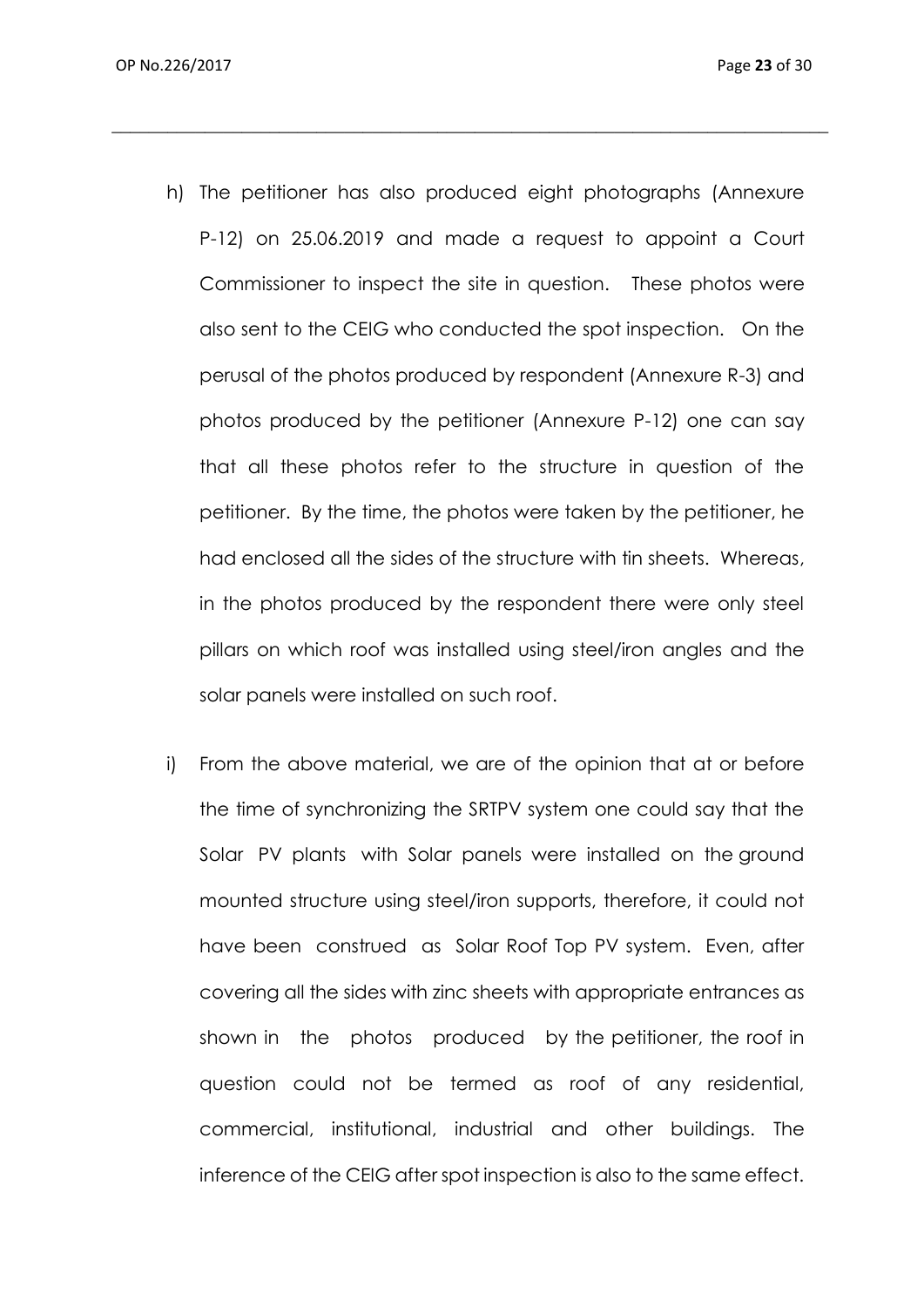j) The GoK in its Circular dated 10.12.2015 allowing the SRTPV system on the roof top of the new building under construction speaks of "building" and not any structure with iron poles and angles. The Solar Policy also speaks that the SRTPV system is to be permitted on the public buildings, domestic, commercial and industrial establishments. The petitioner's structure cannot be brought within the ambit of "roof top" as envisaged in the Solar Policy.

 $\_$  , and the set of the set of the set of the set of the set of the set of the set of the set of the set of the set of the set of the set of the set of the set of the set of the set of the set of the set of the set of th

k) The CEIG in his inspection report dated  $30.08.2019$ , in respect of  $4<sup>th</sup>$ and 5<sup>th</sup> points has reported as follows:

*Point No.4: The nature of activity being carried out in the premises below the roof on which the SRTPV project is stated to have been put up?*

 *At the time of inspection, it is found that there were no activities inside the sheds on which SRTPV panels were mounted.*

 *However, the owner of the installation Sri N. Narayanaswamy has stated that he intends to undertake cattle farming and poultry farming. He has furnished a general license dated 21.11.2016 for Animal Husbandry centre and general license dated 25.09.107 for*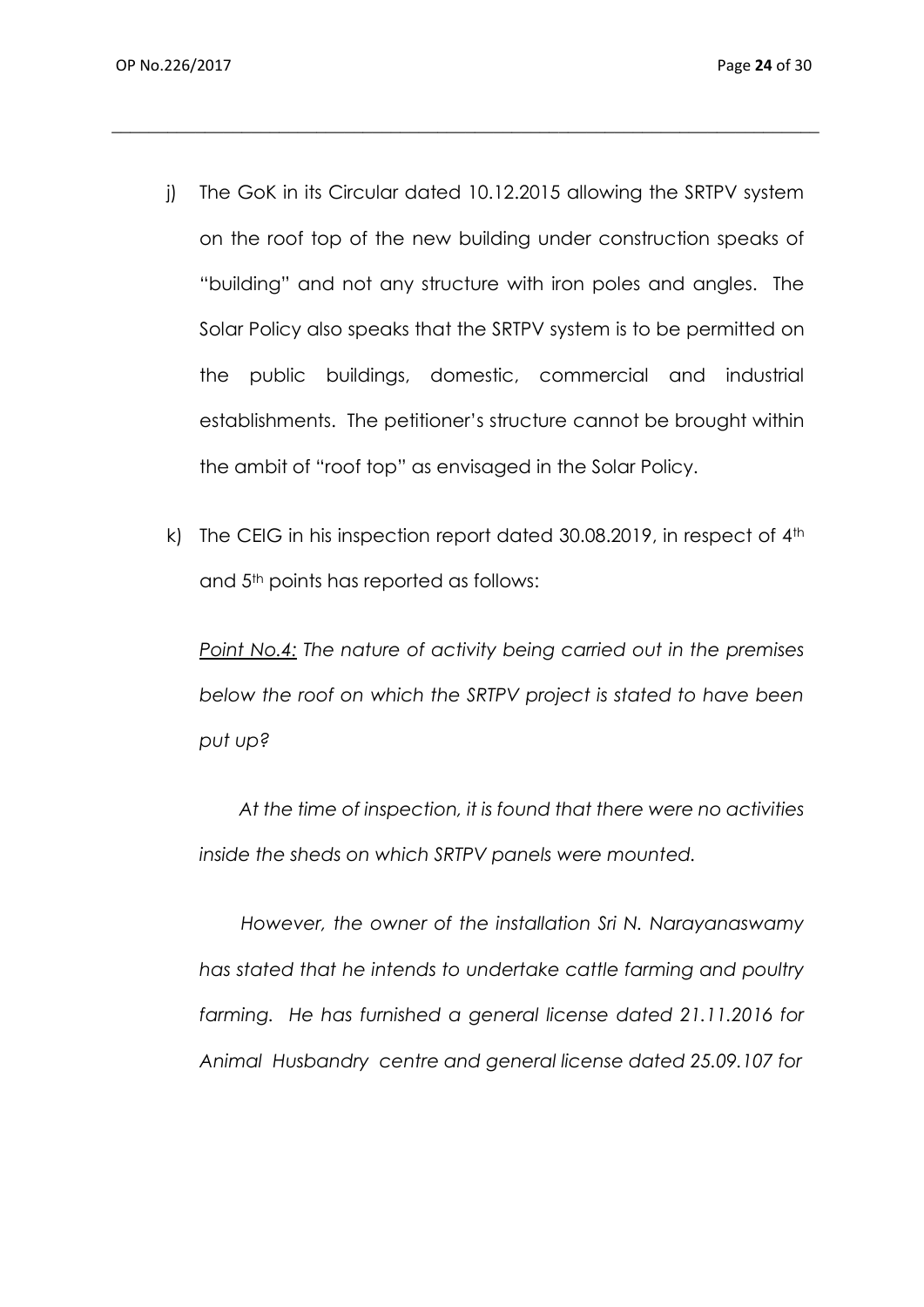*poultry farming purpose in the said Sy. Nos:121/1, 2, 3, 4, 5 and 6 both issued by Kavanadala Grama Panchayath."*

 $\_$  , and the set of the set of the set of the set of the set of the set of the set of the set of the set of the set of the set of the set of the set of the set of the set of the set of the set of the set of the set of th

*Point No.5: Whether the concept of net metering is complied with by the petitioner?*

*As per the net metering concept the applicant has to consume the energy generated for his own use and supply the remaining energy to the BESCOM. The Executive Engineer (Ele.) BESCOM, Madhugiri, has stated that since there are no activities in the premises, the applicant is supplying the entire generated energy to BESCOM."*

- l) The above observations of the CEIG clearly establishes that even till date, no business activities has commenced in the premises of the petitioner where he has installed the SRTPV system. Therefore, the objective of net metering that the consumer meets his power requirement for self-consumption from his SRTPV system and injects surplus energy into the grid of the distribution licensee has been defeated.
- m) For the above reasons, the 1st respondent has proved the 1st ground.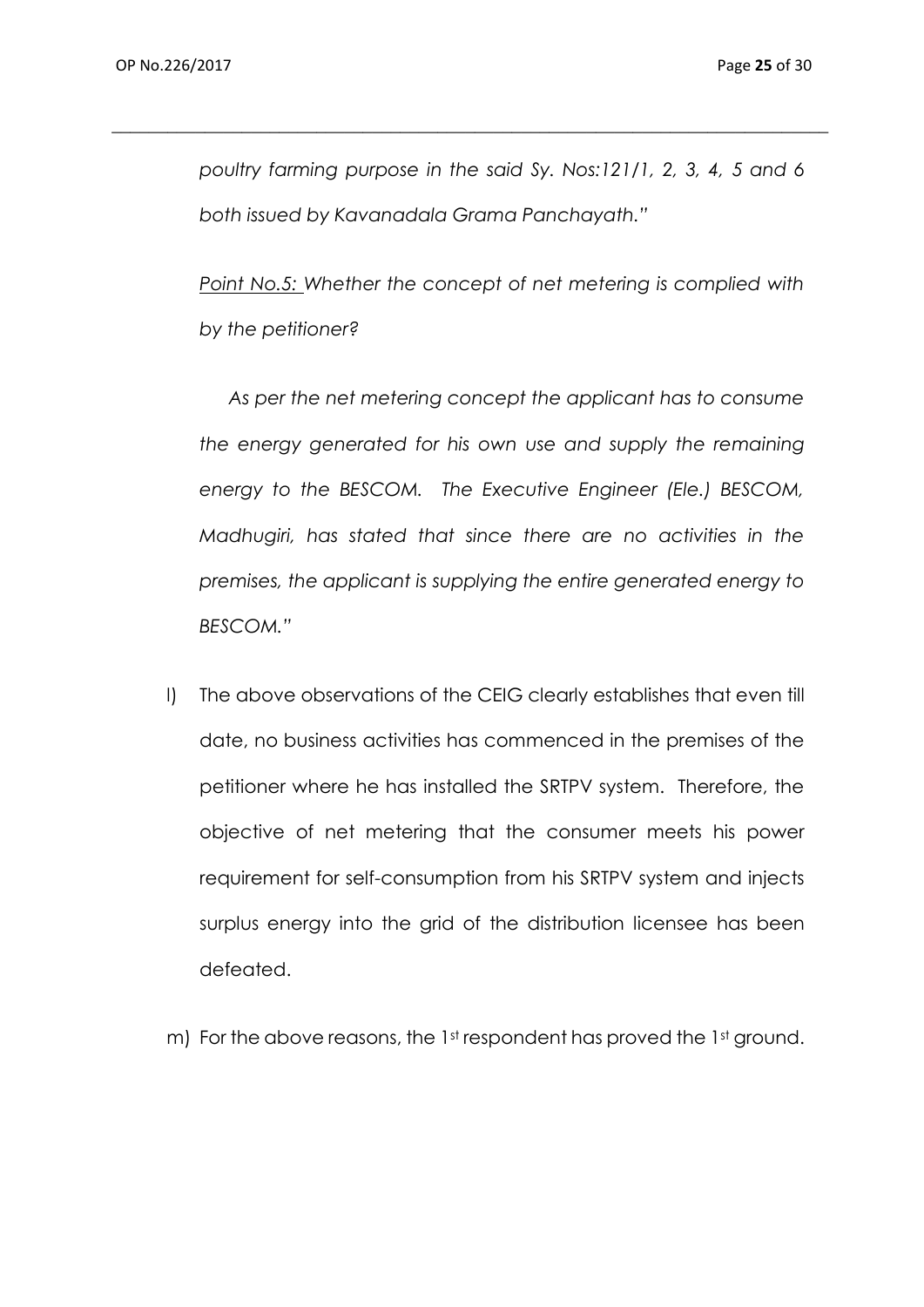## 12) Regarding Ground No.2:

The petitioner contended that he was intending to undertake cattle farming and poultry farming in the structure constructed by him and for such activity, the conversion of agricultural land into nonagricultural purpose is not required. In support of it, the petitioner is relied upon the decisions cited in the case of "E.Bhaskar Rao Vs.State of Karnataka and Others decided on 12.01.2000 on the file of the Hon'ble High Court of Karnataka [equivalent citation ILR 2000 KAR 4718, 2000 (6) Kar LJ 435".] This decision supports the contention of the petitioner. Therefore, we hold that the obtaining conversion order of agricultural land into non-agricultural use as required under Section 95 of the KLR Act, 1964 is not necessary before putting up the structure for the purpose of carrying out the cattle farming or poultry farming.

 $\_$  , and the set of the set of the set of the set of the set of the set of the set of the set of the set of the set of the set of the set of the set of the set of the set of the set of the set of the set of the set of th

## 13) Regarding Ground No.3:

There was an inspection on 26.07.2016 and 27.07.2016 by the concerned officer from the Corporate Office of the Respondent and it was found that the SRTPV plant was not in conformity with the SRTPV guidelines. This fact is stated in (Annexure P-1) Show-Cause Notice dated 16.10.2017 issued to the respondent. Subsequently, there was another spot inspection on 24.08.2016 by the DGM (A/cs) of the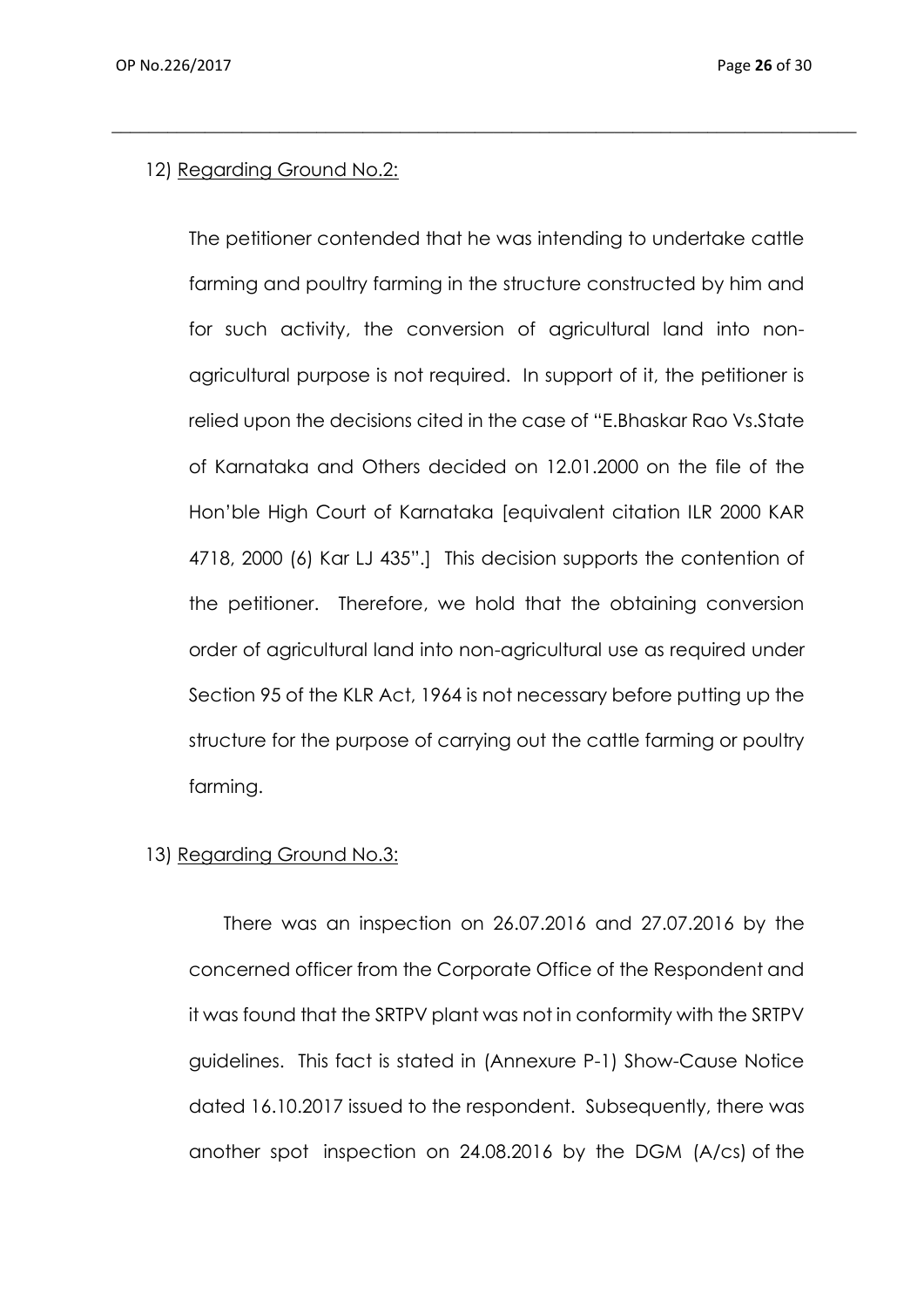Corporate Office of the Respondent wherein again it was noticed that the structure was ground mounted structure with steel support which was under construction. The approval for installation of SRTPV system was granted on 16.06.2016. The petitioner intimated the completion of the SRTPV system vide letter dated 22.12.2016. Before reporting the completion of the project, the two inspections had taken place as noted above and during both inspections, it was found that the structure in progress was not in accordance with the SRTPV guidelines as well as GoK clarification dated 17.08.2016. The CEIG while issuing the Electrical Safety Approval noted that the installation was not in accordance with the Government Circular dated 17.08.2016. In spite of these observations by different authorities, the EE (Ele.) BESCOM, Madhurigi by name TV Lokeshwar addressed a letter dated 16.12.2017 to the EE (Ele.), MT Division, BESCOM, Chitradurga (Annexure P-7) stating that the installation of SRTPV system work were completed and was adhering to all the prevailing GoK and BESCOM/KERC norms and requested to arrange for conducting pre-commissioning test at the earliest. The office of the EE (Ele.), BESCOM, Madhugiri, was the competent authority to supervise the SRTPV system from 50 KW to 1000 KW capacity. It cannot be assumed that the inspection reports and the observations made by the CEIG in his Electrical Safety approval, had not come to the knowledge of the competent officer who was the EE (Ele.),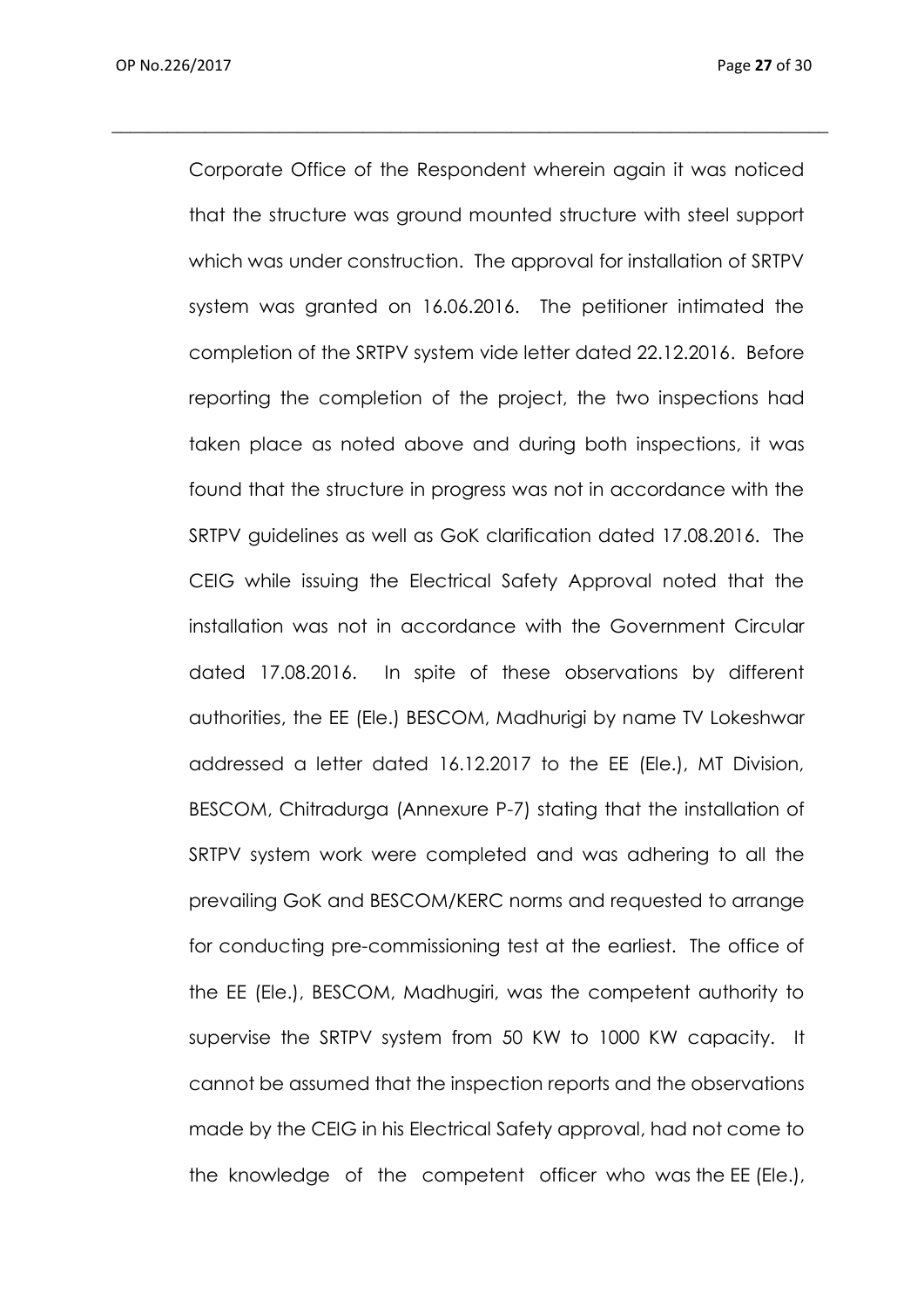BESCOM, Madhugiri. Subsequently, on 23.02.2017, the then in-charge EE (Ele.), BESCOM, Madhugiri states in his certificate of synchronization (Annexure P-8) that the synchronization test of SRTPV system of the petitioner was conducted and successfully synchronized with the BESCOM grid on 23.02.2017. Another EE (Ele.) BESCOM, Madhugiri issues Show-cause notice dated 17.06.2017 (Annexure P-9) stating that the GoK clarification dated 17.08.2016 and the Solar Policy dated 22.05.2014 were violated by the petitioner while putting up the SRTPV system. These facts would show that the local officers of the respondent had fraudulently granted approvals for synchronizing the project with the grid.

 $\_$  , and the set of the set of the set of the set of the set of the set of the set of the set of the set of the set of the set of the set of the set of the set of the set of the set of the set of the set of the set of th

 For the above reasons, we hold that the respondent has proved the 3rd ground urged by it.

14) From the above discussions, it is found that the roof on which the SRTPV system was installed by the petitioner was not in conformity with the SRTPV guidelines, the GoK Order dated 17.08.2016 and also the GoK Circular dated 10.12.2015 and the Solar Policy 2014-21 and that the local officers fraudulently granted approvals for synchronizing the SRTPV system with the grid. Therefore, we hold the Issue No.1 in affirmative.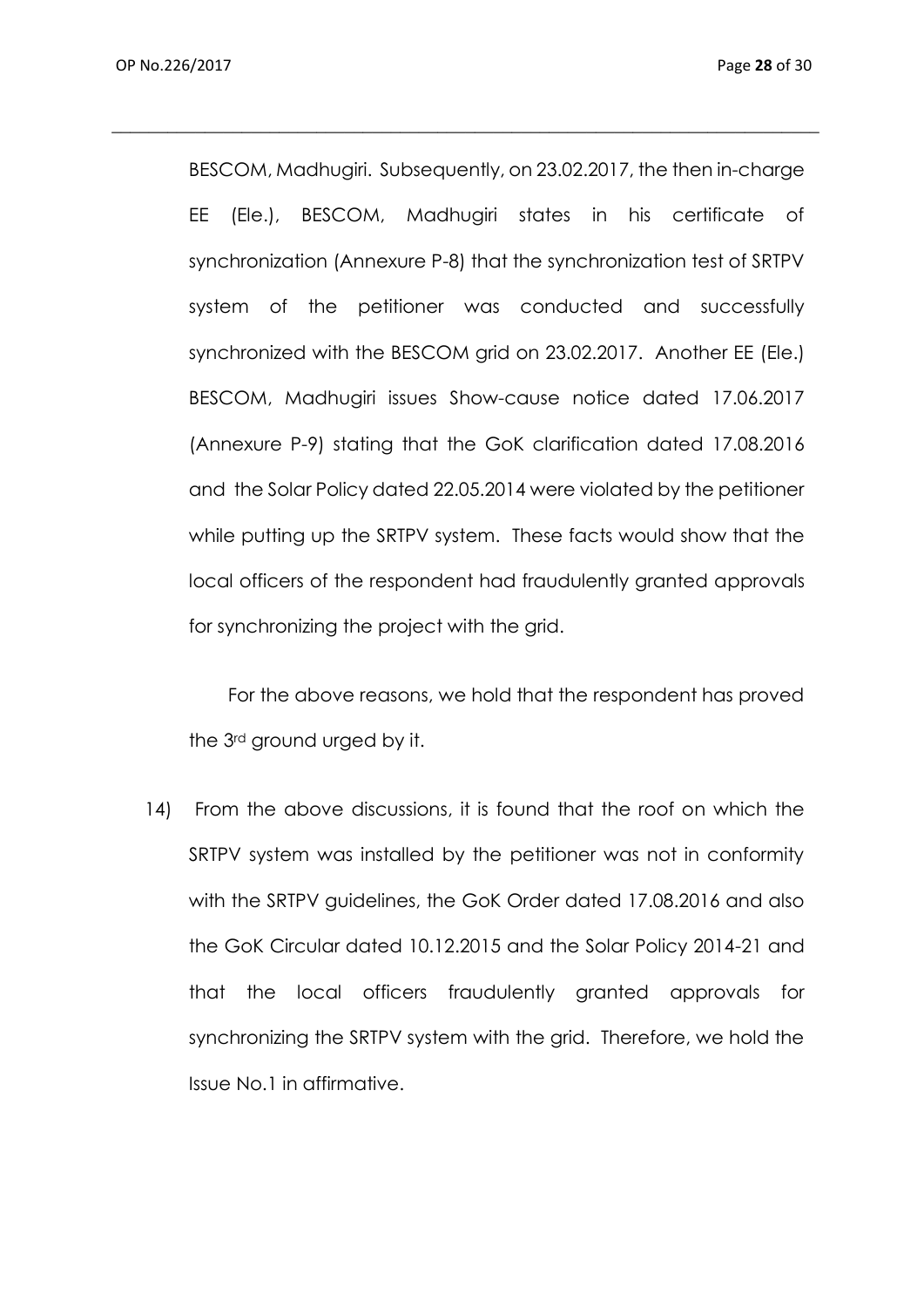15) Issue No.2: If, Issue No.1 is held in affirmative, which of the reliefs can be granted to the petitioner?

 $\_$  , and the set of the set of the set of the set of the set of the set of the set of the set of the set of the set of the set of the set of the set of the set of the set of the set of the set of the set of the set of th

 The respondent has contended that the petitioner may be given an option to continue the sale of power from his SRTPV system to the grid at a tariff of Rs.3.57 per unit as provided in order dated 07.11.2017 (Annexure R-4) on executing a fresh PPA, as the PPA dated 17.03.2016 (Annexure P-2) is liable to be terminated and as the petitioner has installed the SRTPV system in violation of the existing norms thereof. Therefore, Issue No.2 is held accordingly.

16) Issue No.3: What Order?

For the foregoing reasons, we pass the following:

#### **O R D E R**

- a) The petitioner is not entitled to any of the reliefs claimed in his petition.
- b) The petitioner is permitted to execute a fresh PPA with the respondent for sale of energy at a tariff of Rs.3.57 per unit for the energy supplied from the date of commissioning of the SRTPV system for a period of 25 years subject to all other usual terms and conditions.